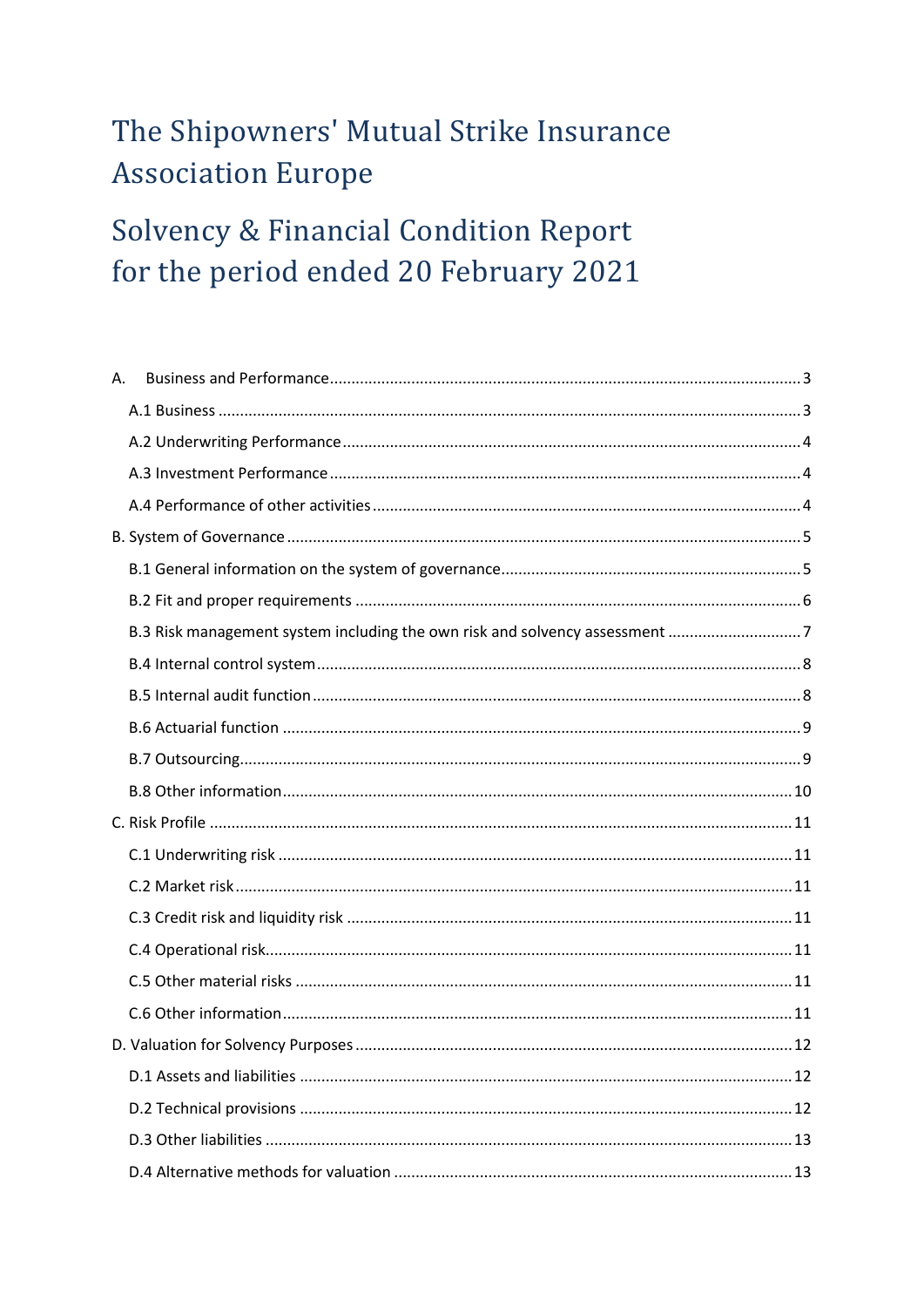| E.3 Use of the duration-based equity risk sub-module in the calculation of the Solvency Capital |  |
|-------------------------------------------------------------------------------------------------|--|
| E.4 Differences between the standard formula and any internal model used 14                     |  |
| E.5 Non-compliance with the Minimum Capital Requirement and non-compliance with the             |  |
|                                                                                                 |  |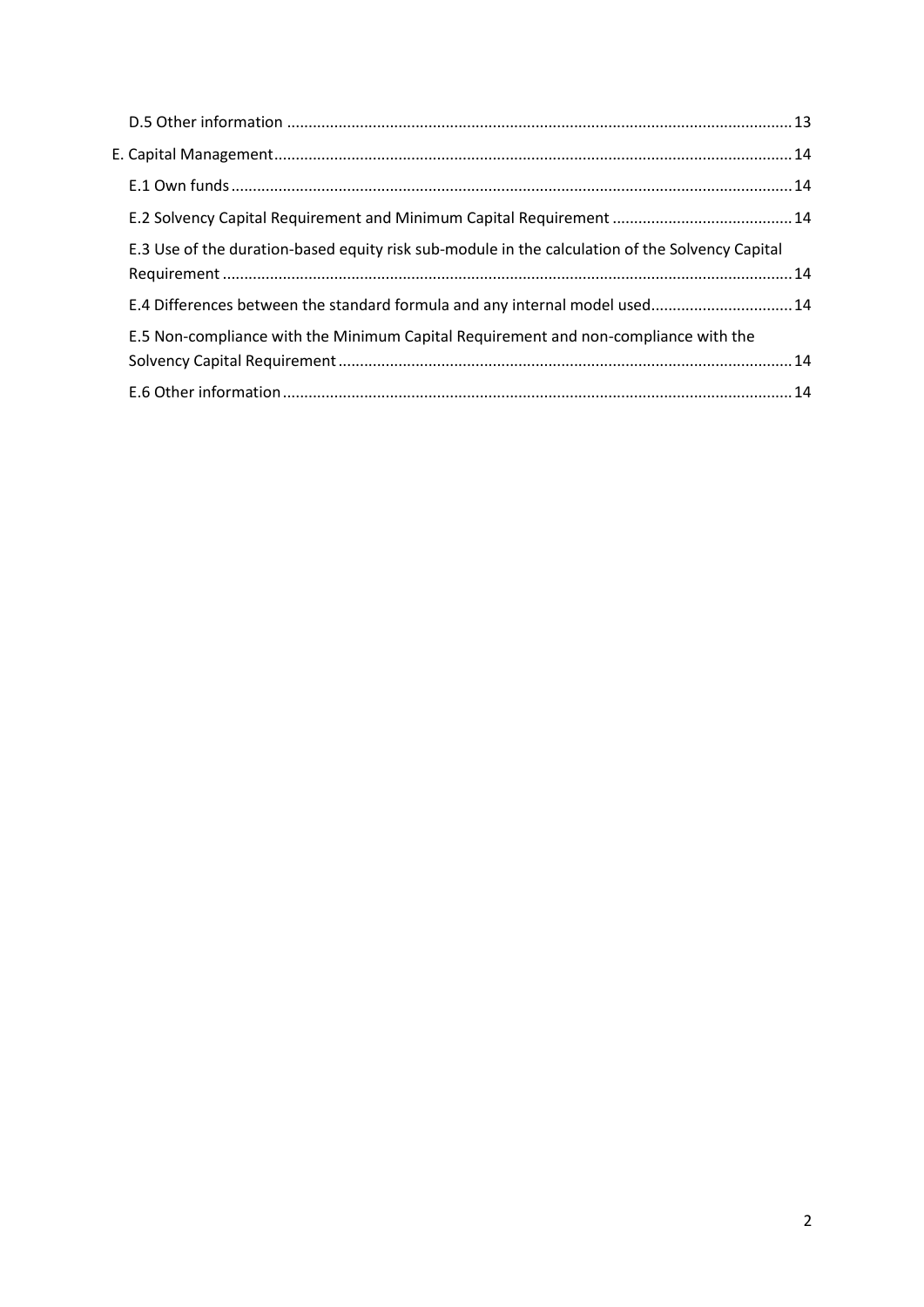## <span id="page-2-0"></span>**A. Business and Performance**

#### <span id="page-2-1"></span>**A.1 Business**

The Shipowners' Mutual Strike Insurance Association Europe ('SIE') is a mutual insurance association incorporated in Luxembourg.

SIE has no share capital. Until 31 January 2019, SIE was owned by its mutual members who insured ships with SIE, then on 1 February 2019, following approval by those members in General Meeting, SIE became part of Standard Club group. Standard Club is a P&I Club that is group regulated by the BMA in Bermuda. Any member entered in SIE for Onshore risks (Class I/ II) or for Shipboard risks (Class III) in 2019/20 automatically became a member of both SIE and of Standard Club.

SIE, Standard Reinsurance (Bermuda) Ltd ('Standard Re') and Standard Club are all managed by the Charles Taylor group. SIE has a management agreement with S.C. Management (Luxembourg) SA, based in Luxembourg, a 100% subsidiary of the Charles Taylor group.

SIE has a UK Branch operated by the Charles Taylor group and which is based at: The Minster Building 21 Mincing Lane London EC3R 7AG Telephone +44 20 3320 2222

SIE's Dirigeant Agréé is Claude Weber and has its registered office at: The Shipowners' Mutual Strike Insurance Association Europe 74 rue de Merl L-2146 Luxembourg Luxembourg Telephone +352 22 69 111

SIE is regulated by the Commissariat aux Assurances in Luxembourg: Commissariat aux Assurances 7, boulevard Joseph II L-1840 Luxembourg Luxembourg Telephone +352 49 695 1304

SIE's external auditor is BDO Audit, Société Anonyme, with offices at: 1, rue Jean Piret Boite Postale 351L-2013 Luxembourg Luxembourg Telephone +352 45 123-1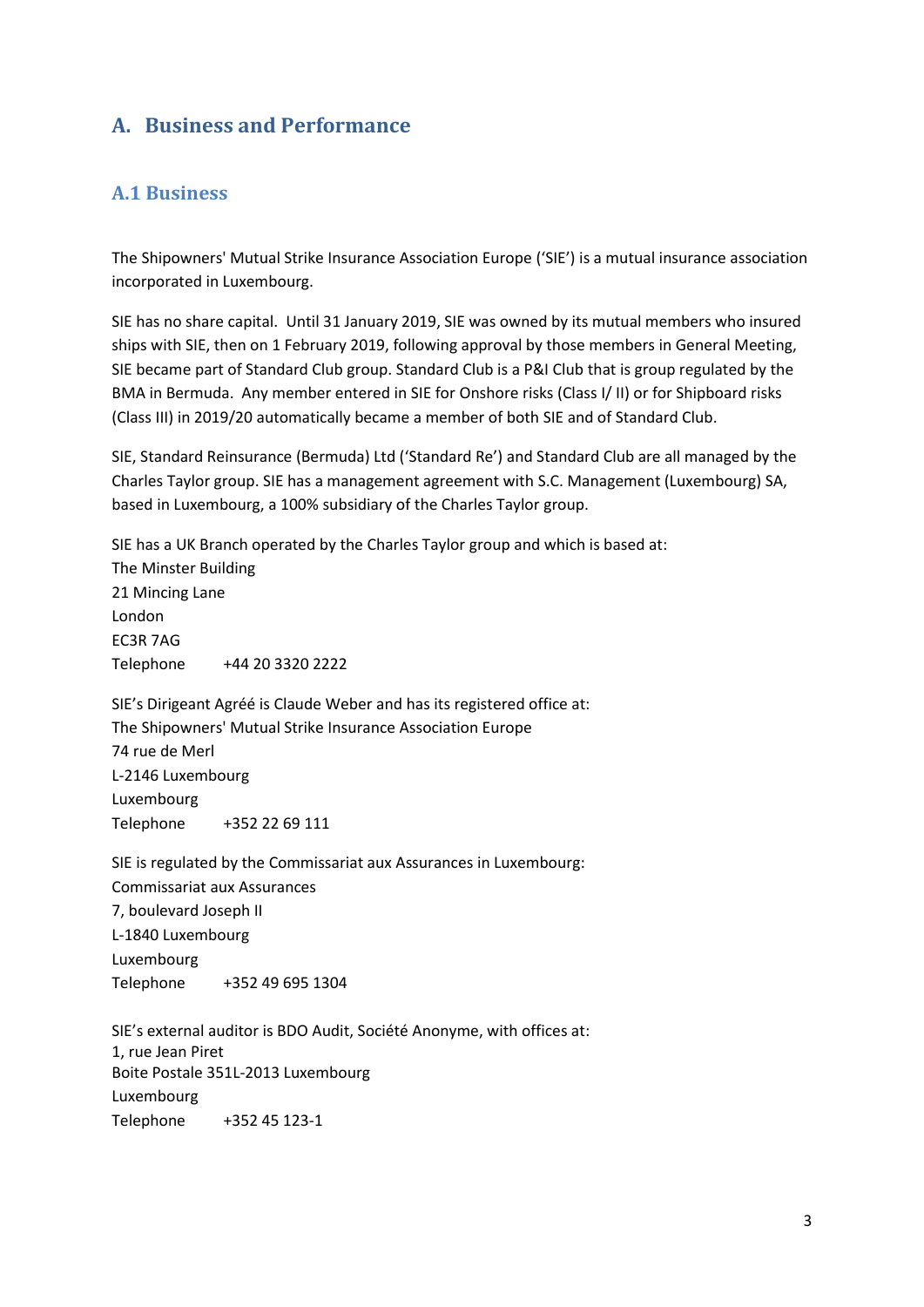Until 20 February 2020, SIE insured marine delay risks in accordance with its Rules. The main lines of business in 2019/20 were:

- Class I/II strike & delay insurance of onshore events
- Class III strike & delay insurance of shipboard events

No single claim during the financial year had a material net impact on SIE.

## <span id="page-3-0"></span>**A.2 Underwriting Performance**

QRT S05.01 setting out premiums, claims and expenses by line of business and QRT S 05.02 setting out premiums, claims and expenses by country are attached.

### <span id="page-3-1"></span>**A.3 Investment Performance**

The financial income during the financial period was:

|                                | 2020/21 | 2019/20 |
|--------------------------------|---------|---------|
|                                | USD k   |         |
| Interest and bond coupons      |         |         |
| Exchange differences and other |         |         |
| Total                          |         |         |

The financial income during 2021/22 is also expected to be below USD100k.

## <span id="page-3-2"></span>**A.4 Performance of other activities**

On 20 February 2020, SIE stopped underwriting completely. From 20 February 2020, strike & delay risks and war risks are instead offered by other insurers in Standard Club group.

SIE is now in run-off, continuing as a going concern to deal with adjustment and collection of premiums, and the administration and payment of claims.

Looking for an efficient way to deal with its run-off, SIE is discussing with the CAA the possibility of a portfolio transfer to The Standard Club Ireland DAC, another insurer in Standard Club group that now writes strike & delay marine insurance as one of its business lines. It is based in Ireland and regulated by the Central Bank of Ireland.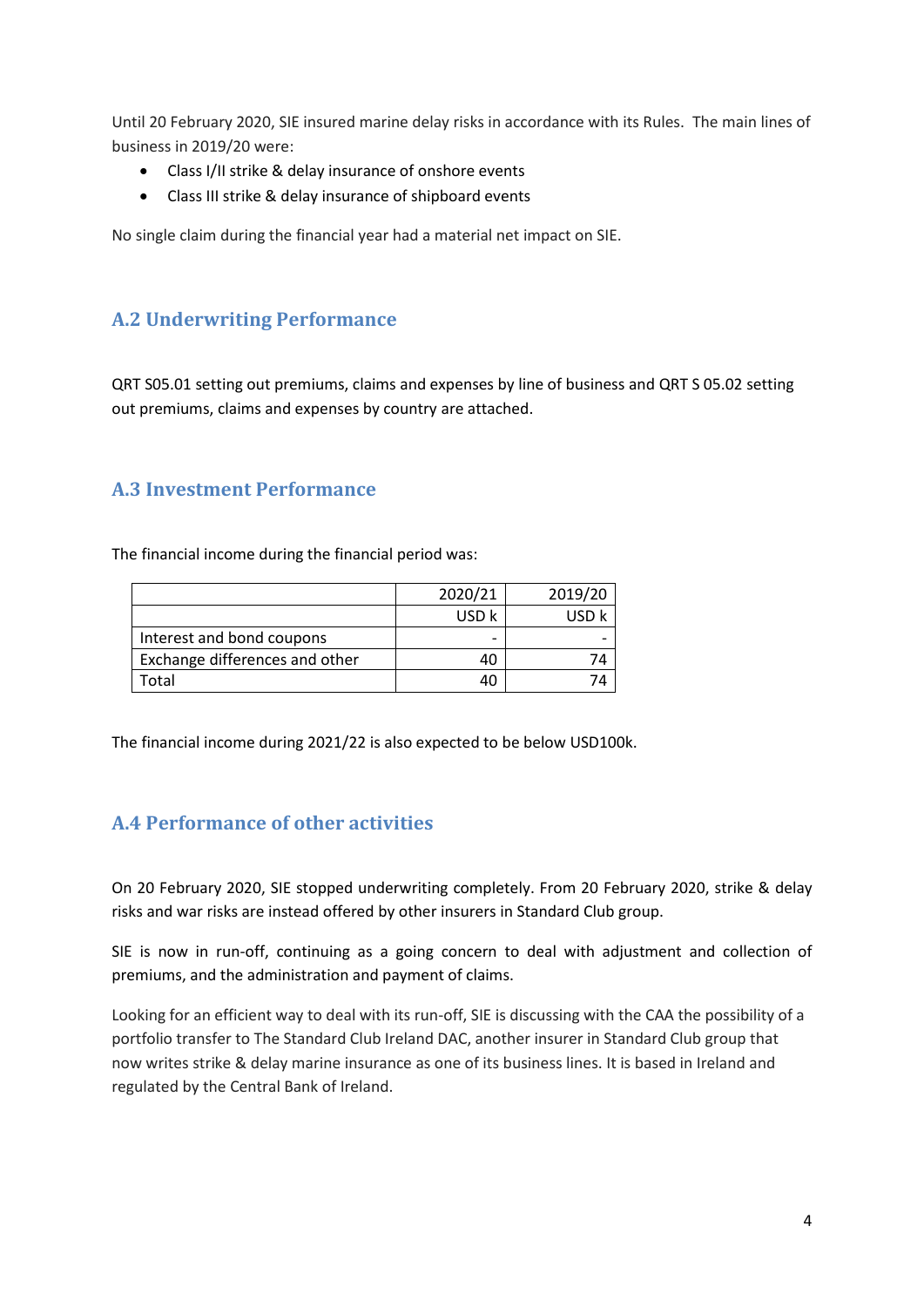## <span id="page-4-0"></span>**B. System of Governance**

### <span id="page-4-1"></span>**B.1 General information on the system of governance**

The Board of Directors has the authority to perform all acts necessary or desirable to achieve SIE's objectives, except those for which General Meetings are required, according to Luxembourg law or SIE's constitution.

The Board of Directors has ultimate responsibility for SIE's compliance with laws, regulations and administrative.

The Board of Directors is responsible for:

- Defining and implementing SIE's strategic objectives, as expressed in its business plan.
- Establishing, documenting and periodically reviewing all policies and procedures for SIE's governance, including risk management policy, internal control policy, internal audit policy and outsourcing policy.
- Approving and monitoring a procedures manual.
- Establishing satisfactory control of SIE's financial accounts and management of its assets.
- Reviewing and resolving conflicts of interest.
- Monitoring key function reporting (risk management function, actuarial function, internal audit function and internal control function).
- Monitoring the fitness and propriety of Directors, key function holders and managers of outsourced activities.
- Determining and monitoring investment policy.

Key functions contribute to the strategic objectives of the organisation and the proper conduct of its operations. The composition, role and responsibilities and the reporting line of each function is detailed in the document below. The appointment of the person or persons responsible for representing each function is in accordance with the principles of management of conflicts of interest and with the fit and proper requirements.

#### **Risk Management Function**

.

SIE has a risk management function to set up and manage a centralised, robust and appropriate risk management system, adapted to the risk profile (short, medium and long-term) of the organisation. Mr CJ Hilton has been nominated to oversee this function on behalf of the Board of Directors. The day-to-day work of the risk function is managed by Charles Taylor, and specifically by Sue Mulry-Lawson.

#### **Compliance Function**

SIE has a compliance function to ensure SIE's compliance with applicable laws and regulations, and with group policies. Mr CJ Hilton has been nominated to oversee this function on behalf of the Board of Directors. The day-to-day work of the function is managed by Charles Taylor, and specifically by Shahram Shayesteh.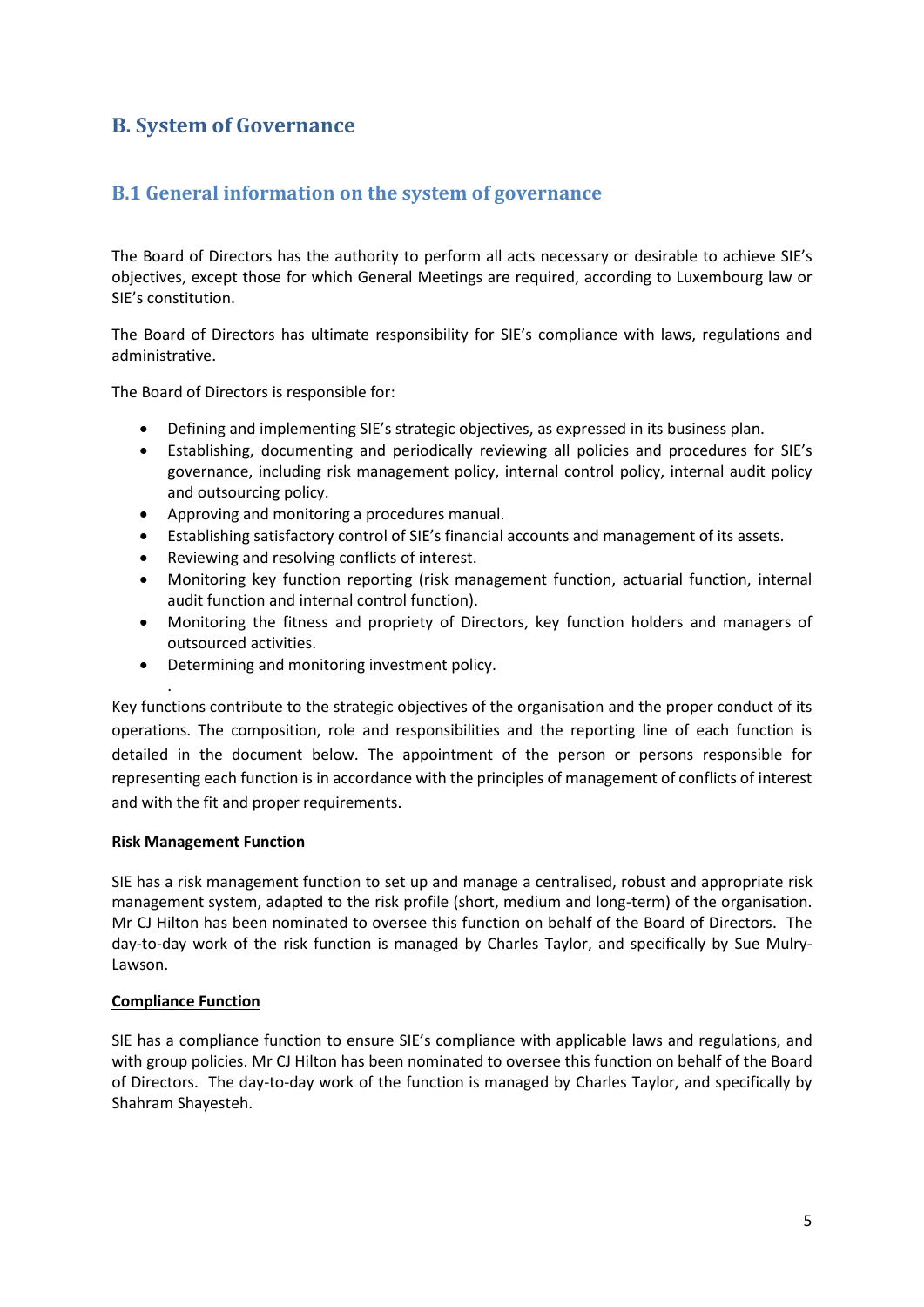#### **Actuarial Function**

SIE has an actuarial function to perform and/or review all actuarial calculations needed for SIE's management, and to contribute to the risk management process with a mathematical and actuarial approach. Mr CJ Hilton has been nominated to oversee this function on behalf of the Board of Directors. The day-to-day work of the function is managed by Charles Taylor, and specifically by Andrew Newman.

#### **Internal Audit Function**

SIE has an internal audit function to verify independently the adequacy of the organisation, its policies and governance procedures, and their application in daily management. Mr T Huxley has been nominated to oversee this function on behalf of the Board of Directors. The day-to-day work of the function is managed by Charles Taylor, and specifically by John White-Thomson.

There were no material changes in the system of governance during the period.

### <span id="page-5-0"></span>**B.2 Fit and proper requirements**

Directors and persons performing key functions have been chosen for demonstrating the skills required to manage and supervise the organisation. Under Luxembourg law, each Director is approved by the CAA, as are key function holders.

The Board of Directors have collectively knowledge and professional experience in:

- **Insurance, reinsurance and financial markets**: the awareness and understanding of the business and economic environment in which SIE operates;
- **Strategy and business model**: a detailed understanding of SIE's business strategy and model:
- **Governance systems**: the awareness and understanding of SIE's risks and the capability of managing them, the ability to assess the effectiveness of SIE's arrangements to deliver effective governance, oversight and controls;
- **Financial risks, financial accounting, actuarial analysis and audit reports**: the ability to understand and interpret financial, actuarial and audit information, and take it into account in the decision-making process;
- **Legislation and regulations applicable to the business of reinsurance**: the awareness and understanding of the law and regulatory framework in which SIE operates.

All persons who run SIE or have other key functions must justify their reputation and integrity. They must be honest and ethical in their personal and professional behaviour. Copies of their criminal record, CV and identity card or passport are kept at SIE's registered office.

For a nomination to a key function, a meeting of the Board of Directors evaluates reputation and integrity and records this in the minutes of the Board of Directors.

Any situation that could give rise to a re-assessment of the fit and proper requirements, such as a notice of prosecution or a significant change in CV, must be notified to the Board of Directors and to the CAA.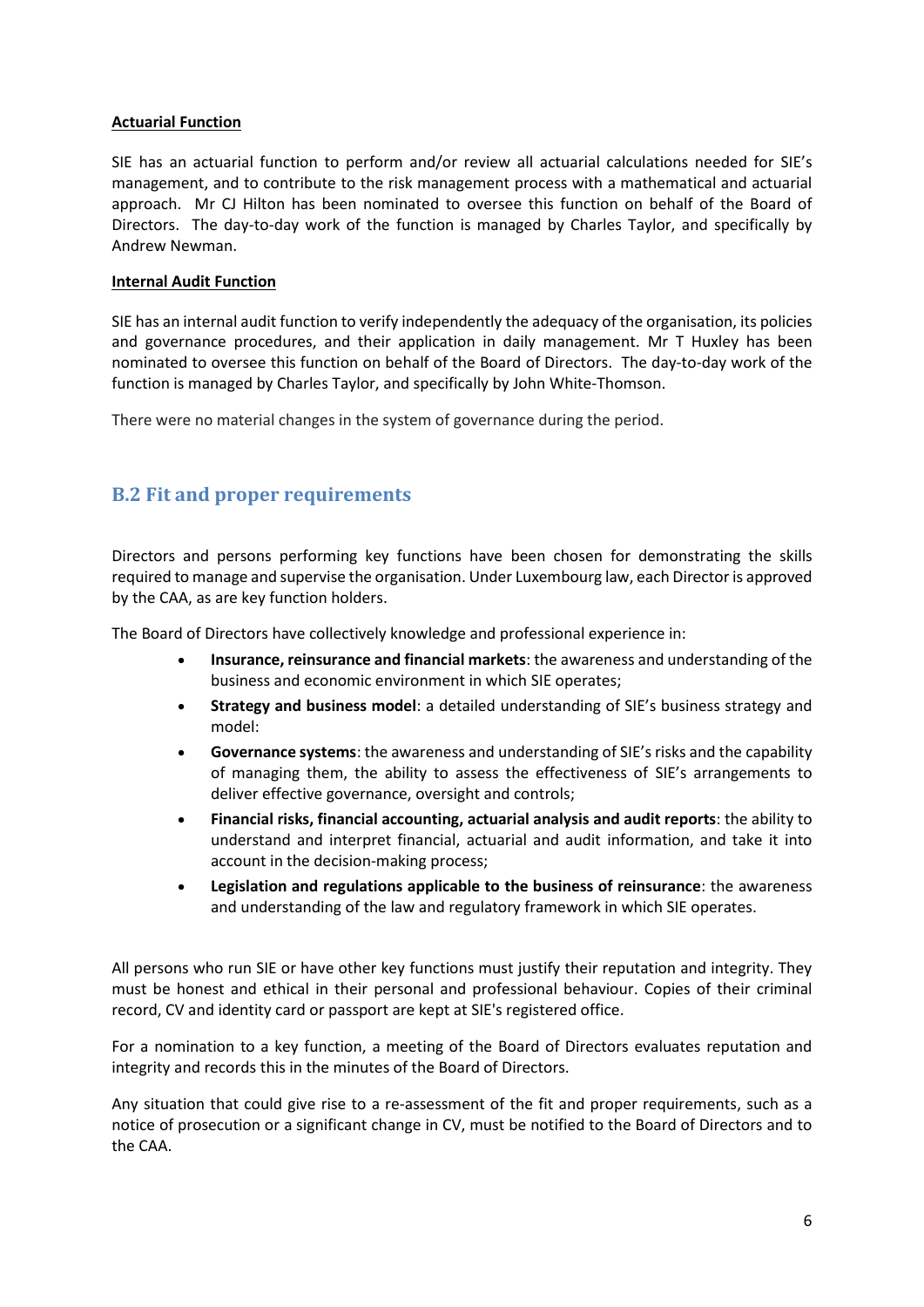## <span id="page-6-0"></span>**B.3 Risk management system including the own risk and solvency assessment**

Conducting insurance business in a prudent manner involves SIE establishing good governance mechanisms, including a sound risk management framework. SIE considers a suitable and effective risk management framework as a strategic imperative, not only to meet increasingly changing regulatory requirements but also to gain a competitive edge by improving its understanding of its own risks and overall solvency needs.

This risk management framework addresses existing and evolving risks that have the potential to materially impact the adequacy of its financial resources, the volatility of its results or its ability to meet its commercial, legal and regulatory obligations. As used herein, 'material risk' is where, if a given risk crystallises, the impact could change the view of, or would be considered important by, the Board of Directors, SIE's managers or other stakeholders, or by the CAA in relation to SIE's solvency, liquidity position or risk profile generally.

The framework has regard for international best practice on sound risk management and internal controls. To achieve this objective, SIE uses the 'three lines of defence model' in controlling its activities and mitigating its risks:

1. First line of defence: managers involved in SIE's operations are accountable for the performance, operations, compliance and effective control of risks affecting their business. They may receive support from the risk management and compliance functions in this process.

2. Second line of defence: the risk management function coordinates, oversees and objectively challenges the execution, management, control and reporting of risks and it escalates high risk business activity to the Board of Directors or appropriate senior executives. The Compliance function ensures SIE's compliance with applicable laws and regulations

3. Third line of defence: the internal audit function provides independent and objective assurance on the design and effectiveness of the overall system of internal control, including risk management activity performed by functions in both the first and second lines of defence.

SIE's risk management framework:

- Is embedded in both the organisational structure and strategic oversight process, supported by appropriate internal control policies and procedures.
- Is supported by information systems that capture appropriate underwriting, investment, and operational data and provide relevant, accurate, and timely information to the applicable business functions.
- Incorporates techniques necessary to identify, measure, respond to, monitor, and report, on a continuous basis and on an individual and aggregate level, all material risks (for example financial and non-financial, on and off-balance sheet, current and contingent exposures, etc.).
- Provides for regular reviews of the operating environment to ensure material risks are continuously assessed and monitored, and appropriate actions are taken to manage exposures and adverse developments.
- Specifies objectives, risk tolerance levels, and appropriate delegation of oversight, reporting, and operating responsibilities across all functions.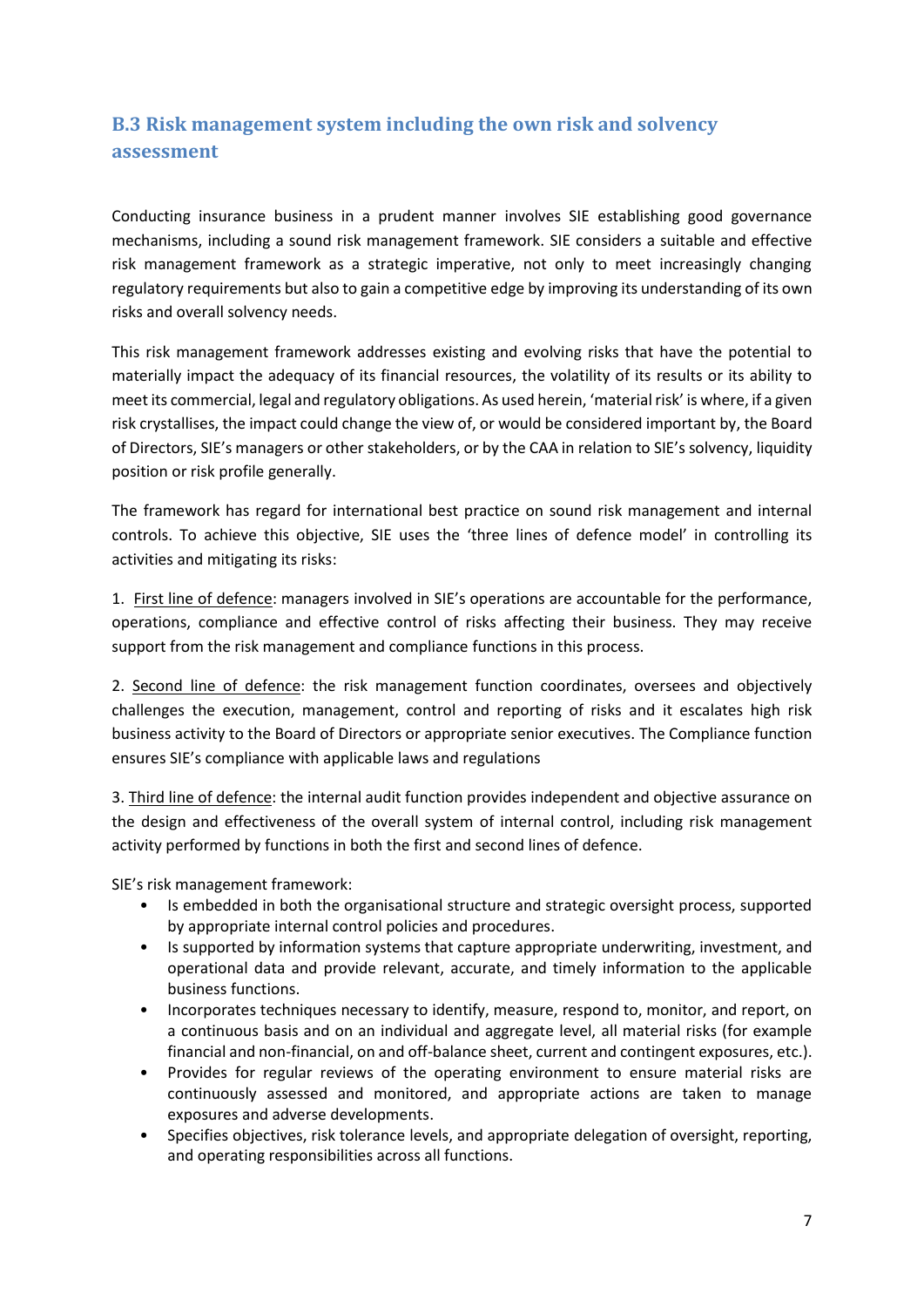- Provides for reporting systems that are appropriate to SIE's business activities taking into consideration any outsourcing of responsibilities and safeguarding of assets.
- Documents all significant policies and procedures associated with SIE's risk management framework.
- Addresses all risks included in the calculation of the Solvency Capital Requirement (SCR), for overall consistency, as well as other risks which are not fully integrated in the SCR calculation, such as strategic risks.

The risk mapping and ORSA process is performed as an annual exercise following the annual audit and the re-calculation of the SCR. In addition, there are quarterly reviews to monitor whether there have been any material changes. Risk monitoring is performed on an ongoing basis with a detailed annual review and documentation update during the annual ORSA exercise.

## <span id="page-7-0"></span>**B.4 Internal control system**

Internal control is a set of day-to-day operating processes involving all levels of SIE, designed to ensure that SIE:

- operates in a manner which is effective and efficient;
- produces reliable financial and non-financial information; and
- complies with applicable laws and regulations.

The internal control system has been designed with the intention that all material risks are identified, measured, monitored and controlled on an on-going basis. The Board of Directors have assessed these risks and developed the internal control framework below to address and mitigate these risks.

The Board of Directors have established an internal control system that will ensure that:

- business is conducted in a prudent manner in accordance with policies and procedures established by the Board of Directors; transactions are only entered into with appropriate authority:
- assets are safeguarded;
- accounting and other records provide complete, accurate and timely information; and
- management can identify, assess, manage and control the risks of the business and hold sufficient capital for these risks.

## <span id="page-7-1"></span>**B.5 Internal audit function**

The internal audit function assists the Board of Directors in its oversight of:

- the integrity of SIE's financial statements, and related financial disclosures and internal control over financial reporting; and
- SIE's compliance with ethics policies and legal and regulatory requirements.

The internal audit function has access to all records, personnel, and physical properties relevant to the performance of audit engagements.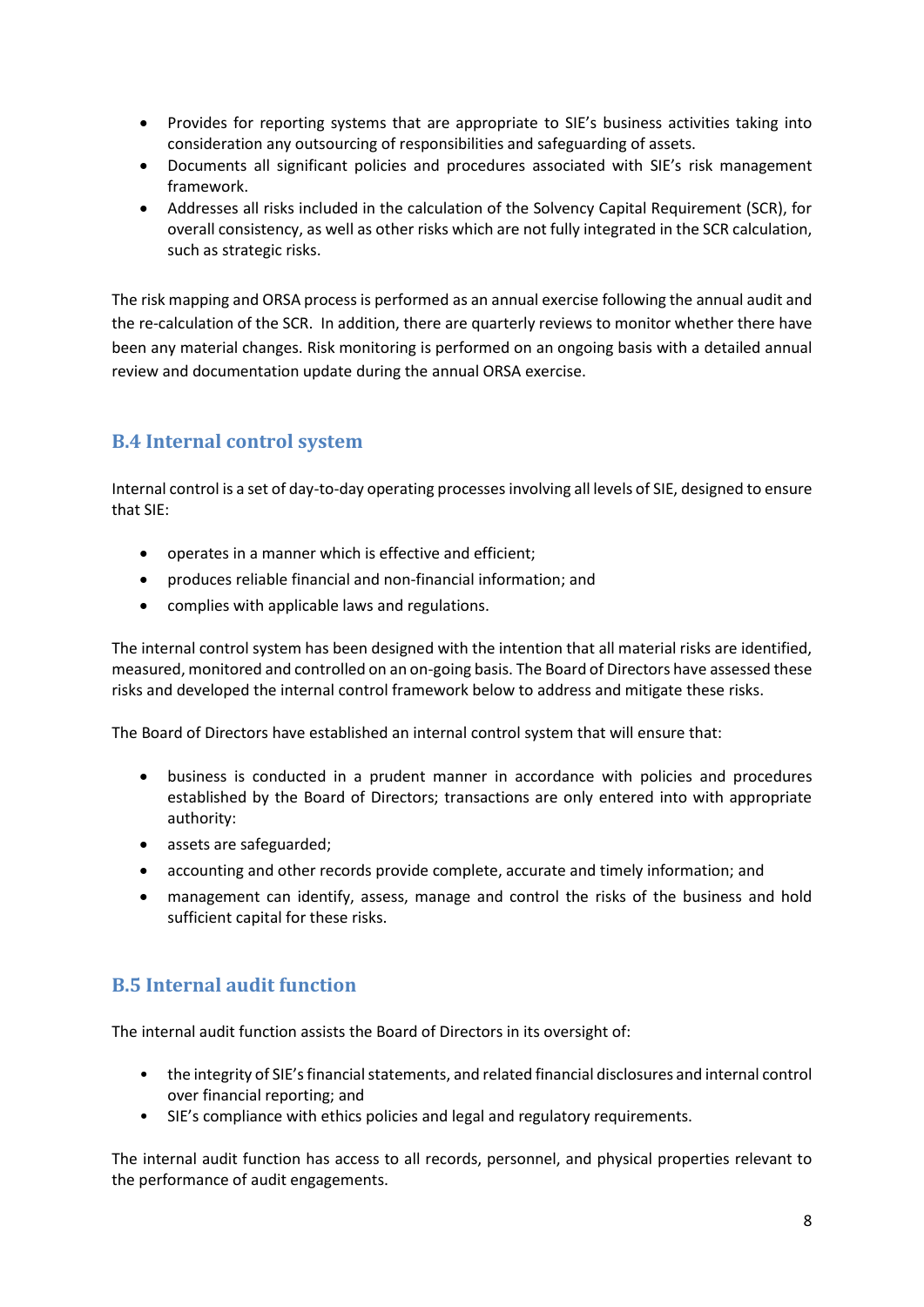Internal audit also:

- provides the Board with an audit plan for SIE based on risk
- provides management with advice and recommendations on controls over their business operations and processes: the objective is that controls minimise the potential for significant risks that are unforeseen by the Board of Directors and Management; and
- assists management in ascertaining the extent of compliance with laws and regulations applicable to SIE.

### <span id="page-8-0"></span>**B.6 Actuarial function**

SIE has an actuarial function to produce or review all actuarial calculations needed for SIE's management, and to contribute to the risk management process with a mathematical and actuarial approach.

The actuarial function is represented by people with the actuarial qualifications and mathematical skills necessary for a deep understanding of SIE's risks.

The actuarial function coordinates or reviews all the actuarial calculations, including the calculation of technical provisions. It assesses the quality of the data used in the calculation of technical provisions, compares *best estimates* against experience, assesses the reliability and adequacy of the calculation of technical provisions

The actuarial function assesses underwriting and reinsurance. The actuarial function also provides input for asset-liability management, and participates in risk management processes, especially risk assessment, during the ORSA process.

The actuarial function produces an annual written report to the CAA plus more frequent reports to the Board of Directors. The annual report to the Board of Directors details actuarial work carried out, highlights the issues faced and gives recommendations and communicates any issue or dysfunction observed when necessary. The actuarial function also communicates to other people the information they would need to carry out their tasks.

### <span id="page-8-1"></span>**B.7 Outsourcing**

Outsourcing is defined as 'an arrangement of any form between a firm and a service provider by which that service provider performs a process, a service or an activity which would otherwise be undertaken by the firm itself.'

SIE's outsourcing policy sets out its approach to outsourcing its activities and functions and covers all outsourcing arrangements, whether material or not. It defines how outsourcing arrangements are arranged, managed and monitored.

In accordance with regulatory requirements, SIE remains fully responsible for any outsourced processes, services or activities and will notify Regulators of any material outsourcing arrangements prior to entering into them.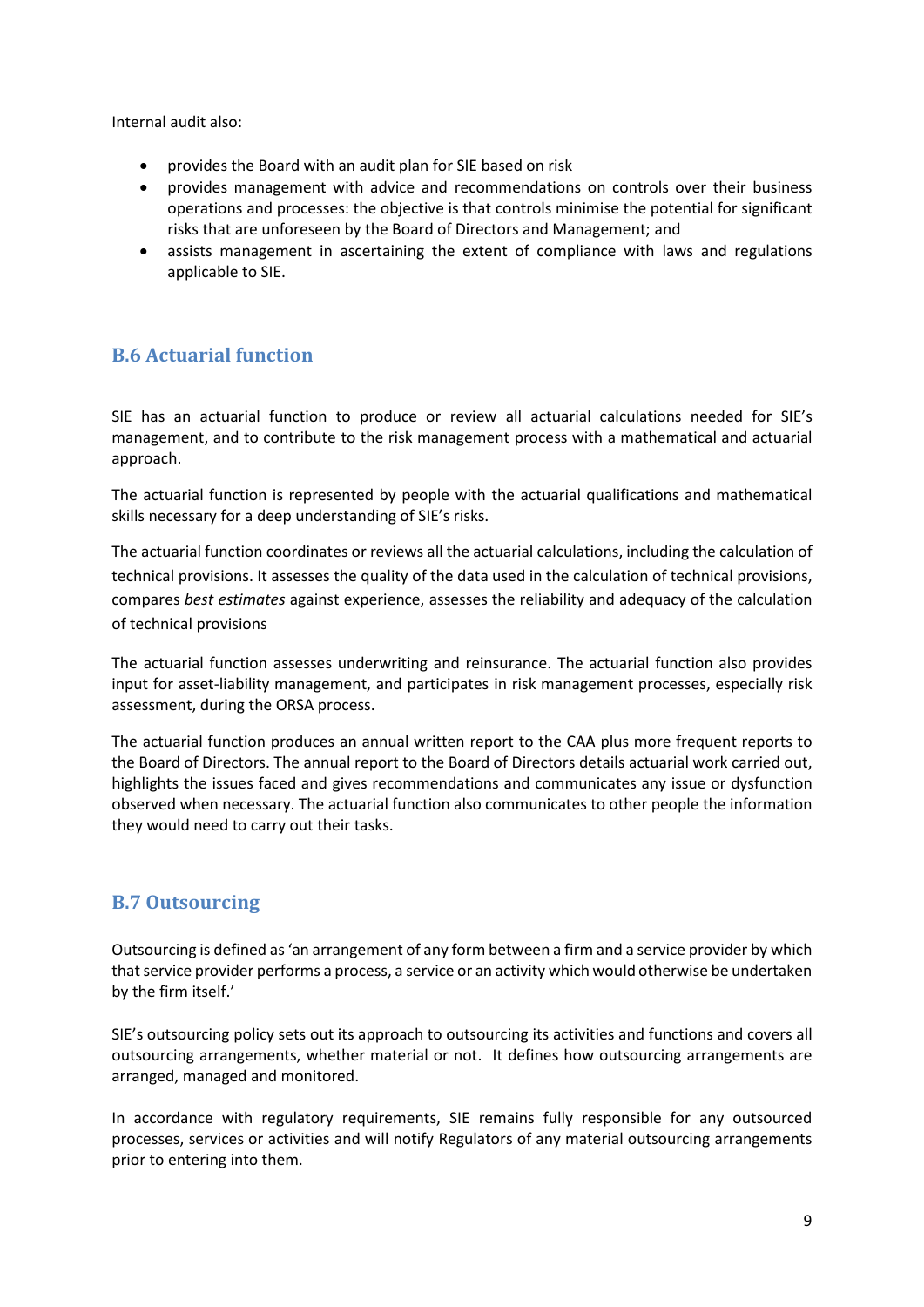While recognising that the ultimate responsibility for managing the Club's outsourcing arrangement rest with Board of Directors, the Board has delegated day-to-day management, and therefore the detailed oversight of various outsourcing arrangements to the Dirigeant Agréé and the managers.

Day-to-day management of The Strike Club is carried out by the Charles Taylor group. Day-to-day management of SIE in Luxembourg is carried out by Claude Weber and his staff, while day-to-day management of SIE's UK branch in London is carried out by the Charles Taylor group. The UK branch manager is Will Robinson.

The key functions are summarised as:

| <b>Key function</b> | <b>Director</b><br>overseeing | Day-to-day management |
|---------------------|-------------------------------|-----------------------|
| Risk management     | Mr CJ Hilton                  | Sue Mulry-Lawson      |
| Compliance          | Mr CJ Hilton                  | Shahram Shayesteh     |
| Actuarial           | Mr CJ Hilton                  | Andrew Newman         |
| Internal audit      | Mr T Huxley                   | John White-Thomson    |

### <span id="page-9-0"></span>**B.8 Other information**

SIE's governance system is appropriate to the risks inherent in its business and to the interests of SIE's members and insureds.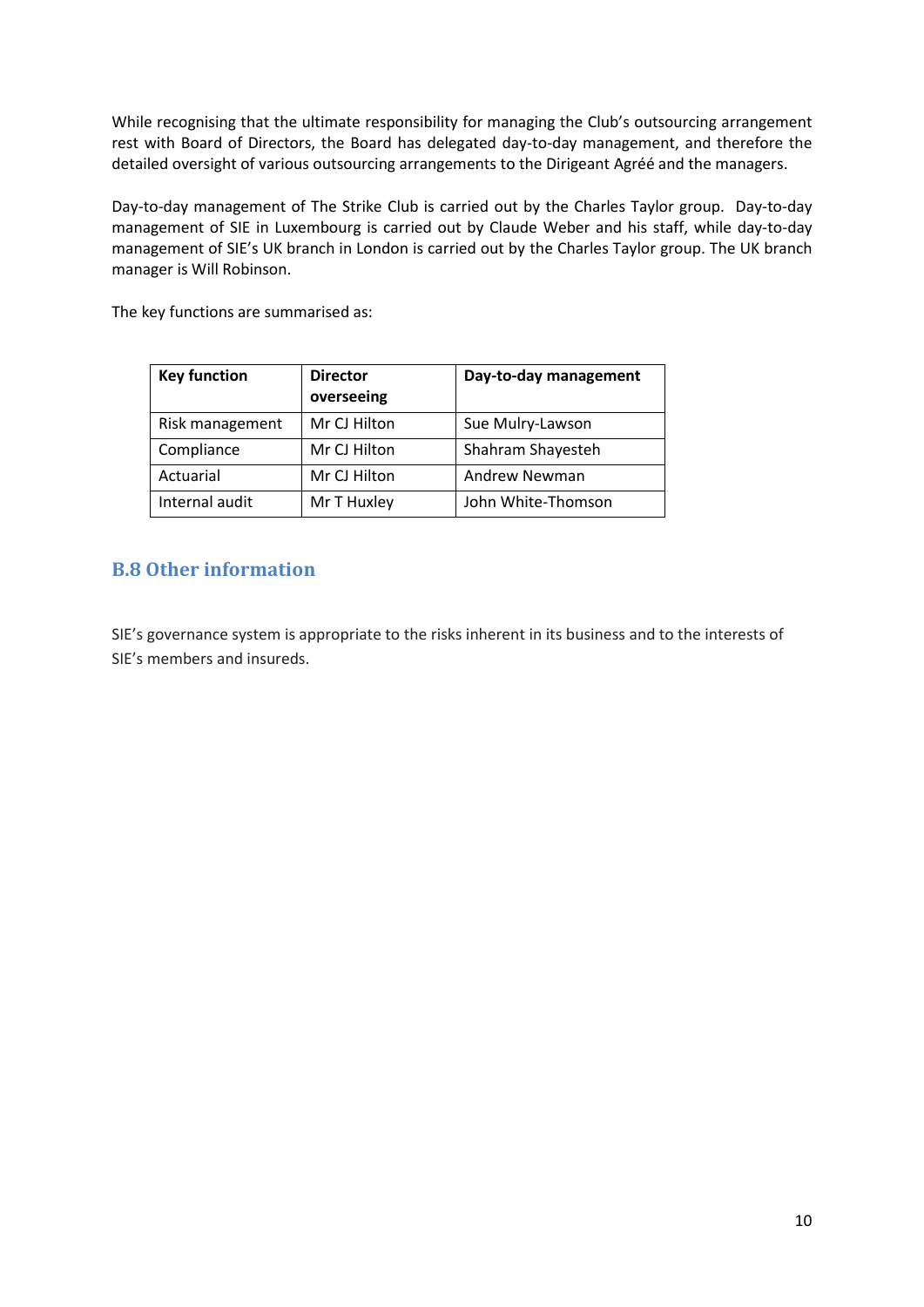## <span id="page-10-0"></span>**C. Risk Profile**

### <span id="page-10-1"></span>**C.1 Underwriting risk**

Underwriting risk is the risk of a change in value due to a deviation of the actual claims payments from the expected mount of claims payments (including expenses). QRT S 26.05 underwriting risk is attached.

### <span id="page-10-2"></span>**C.2 Market risk**

Market risk is the risk of changes in values caused by market prices or volatilities of market prices differing from their expected values. QRT S 26.01 market risk is attached.

### <span id="page-10-3"></span>**C.3 Credit risk and liquidity risk**

Credit risk is the risk of a change in value due to actual credit losses deviating from expected credit losses due to the failure to meet contractual debt obligations. Liquidity risk is the risk stemming from the lack of marketability of an investment that cannot be bought or sold quickly enough to prevent or minimise a loss. QRT S 26.02 counterparty default risk is attached.

## <span id="page-10-4"></span>**C.4 Operational risk**

Market risk is the risk of changes in values caused by market prices or volatilities of market prices differing from their expected values. QRT S 26.06 operational risk is attached.

### <span id="page-10-5"></span>**C.5 Other material risks**

QRT S 25.01 SCR is attached and confirms that SIE has no other material risks

## <span id="page-10-6"></span>**C.6 Other information**

Stress tests and sensitivity analysis are carried out at regular intervals.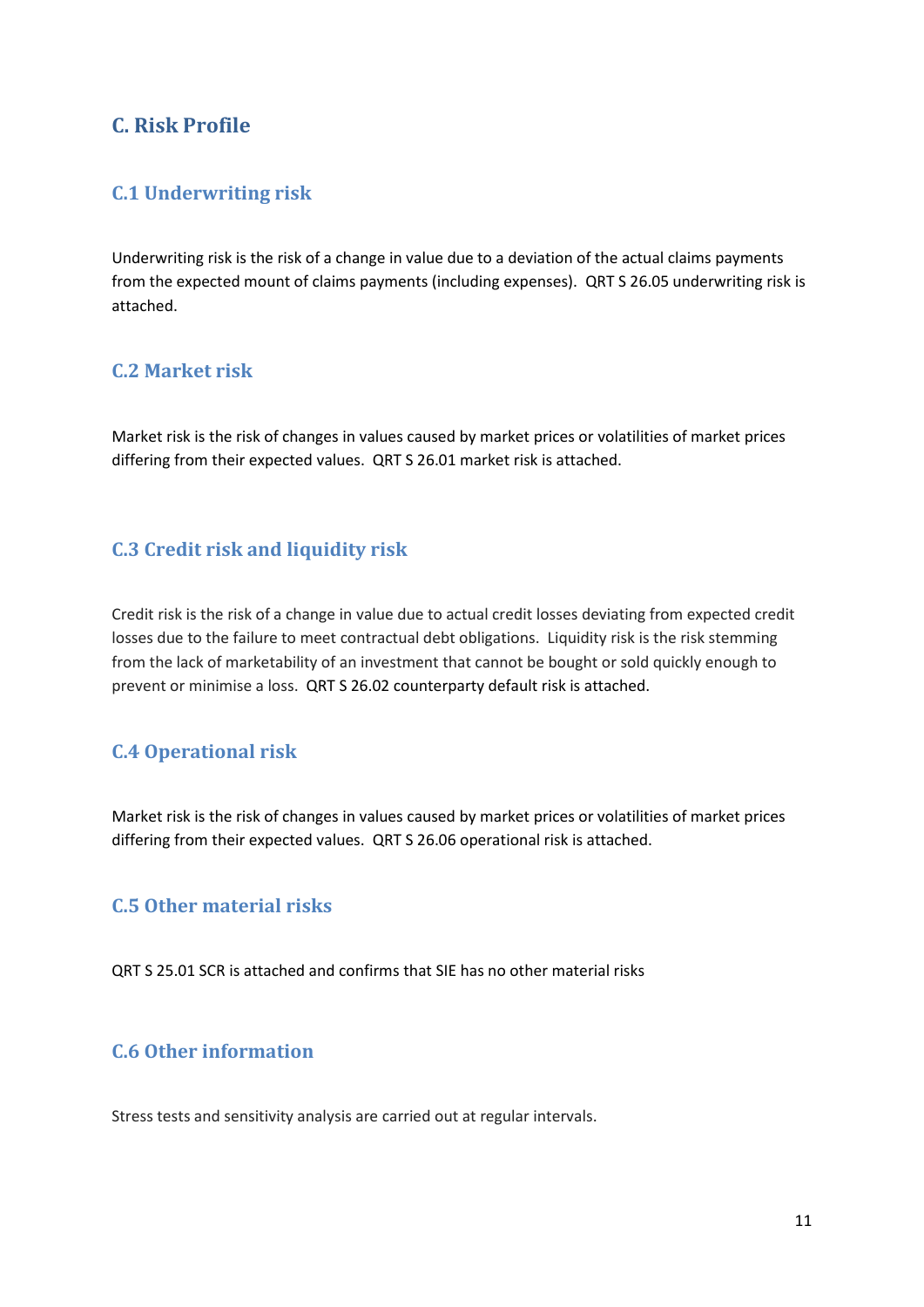## <span id="page-11-0"></span>**D. Valuation for Solvency Purposes**

## <span id="page-11-1"></span>**D.1 Assets and liabilities**

Under Solvency II, the difference between assets and liabilities corresponds to the capital available to cover the required solvency margin.

QRT 02.01 Solvency II balance sheet is attached.

#### <span id="page-11-2"></span>**D.2 Technical provisions**

#### **In the Annual Accounts**:

The provision for unearned premiums includes the amount representing that part of gross premiums written ("Calls and releases") which is to be allocated to the following financial year or subsequent financial years.

Acquisition costs on premiums written and reinsurers' share of unearned premiums are accounted for according to the same principles.

The provision for claims is equal to the total estimated cost of settling all claims occurring up to the end of the financial year, whether declared or not, with a deduction being made for amounts already paid in respect of such claims.

Full provision is made in the financial statements for all claims and related expenses reported but not paid at the balance sheet date as well as incurred but not reported claims.

The amount relating to reinsurance, if any, is recorded separately under assets.

#### **Under Solvency II**:

Technical provisions are determined under Solvency II as the sum of the Best Estimate and the Risk Margin.

The Best Estimate of provisions for claims and unearned premiums is calculated by business line.

The Best Estimate of actuarial liabilities corresponds to the discounted valuation of estimated future cash flows. This requires interpretations and assumptions, such as the duration of commitments, the discount rate, the pace of settlement, etc.

Risk Margin represents the amount of equity capital that a potential purchaser must hold until the final determination of the liabilities.

QRT 02.01 Solvency II balance sheet is attached.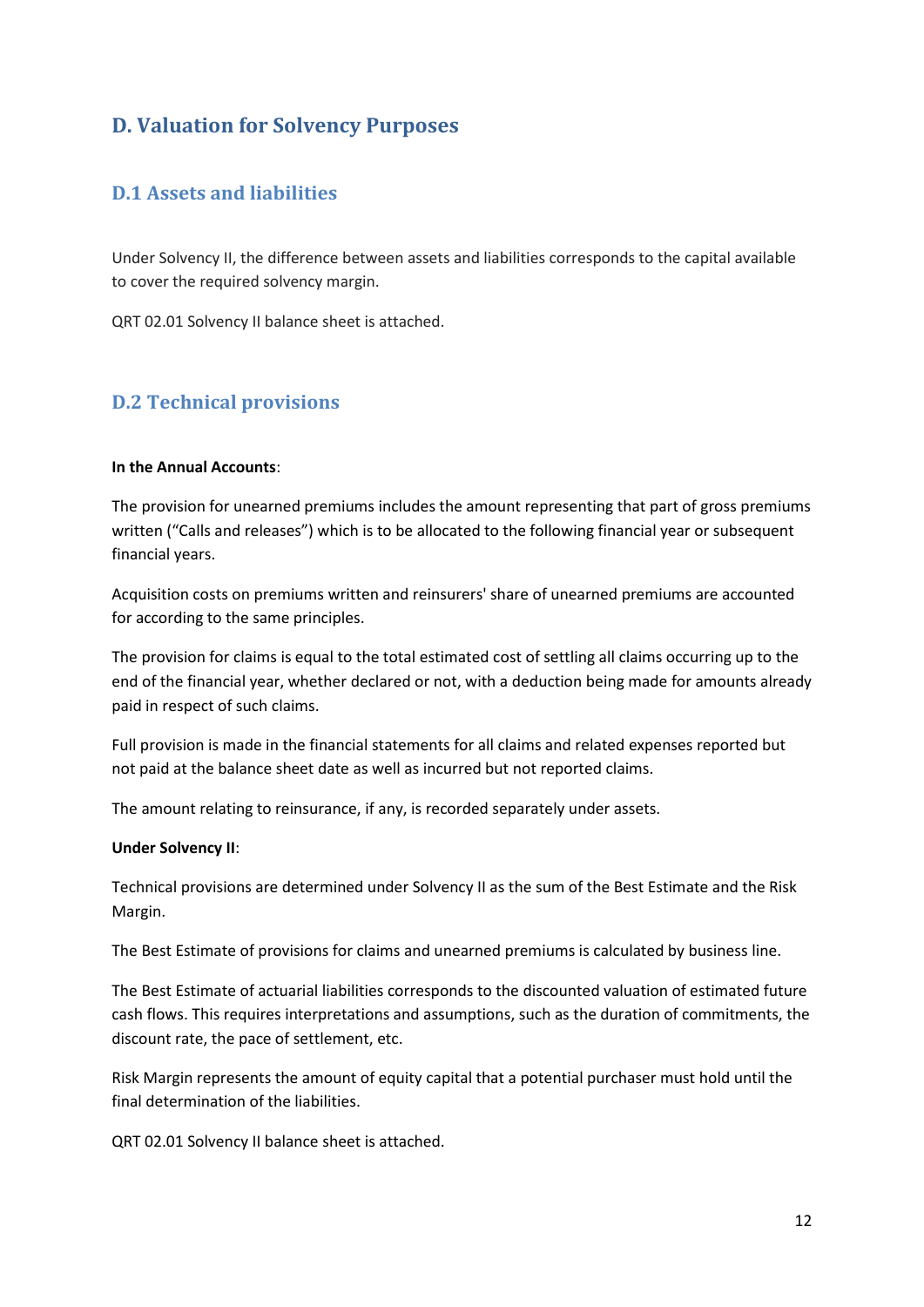### <span id="page-12-0"></span>**D.3 Other liabilities**

The other liabilities are set out in QRT S 02.01 Solvency II balance sheet is attached.

## <span id="page-12-1"></span>**D.4 Alternative methods for valuation**

Not applicable

## <span id="page-12-2"></span>**D.5 Other information**

There is no other significant information to be disclosed.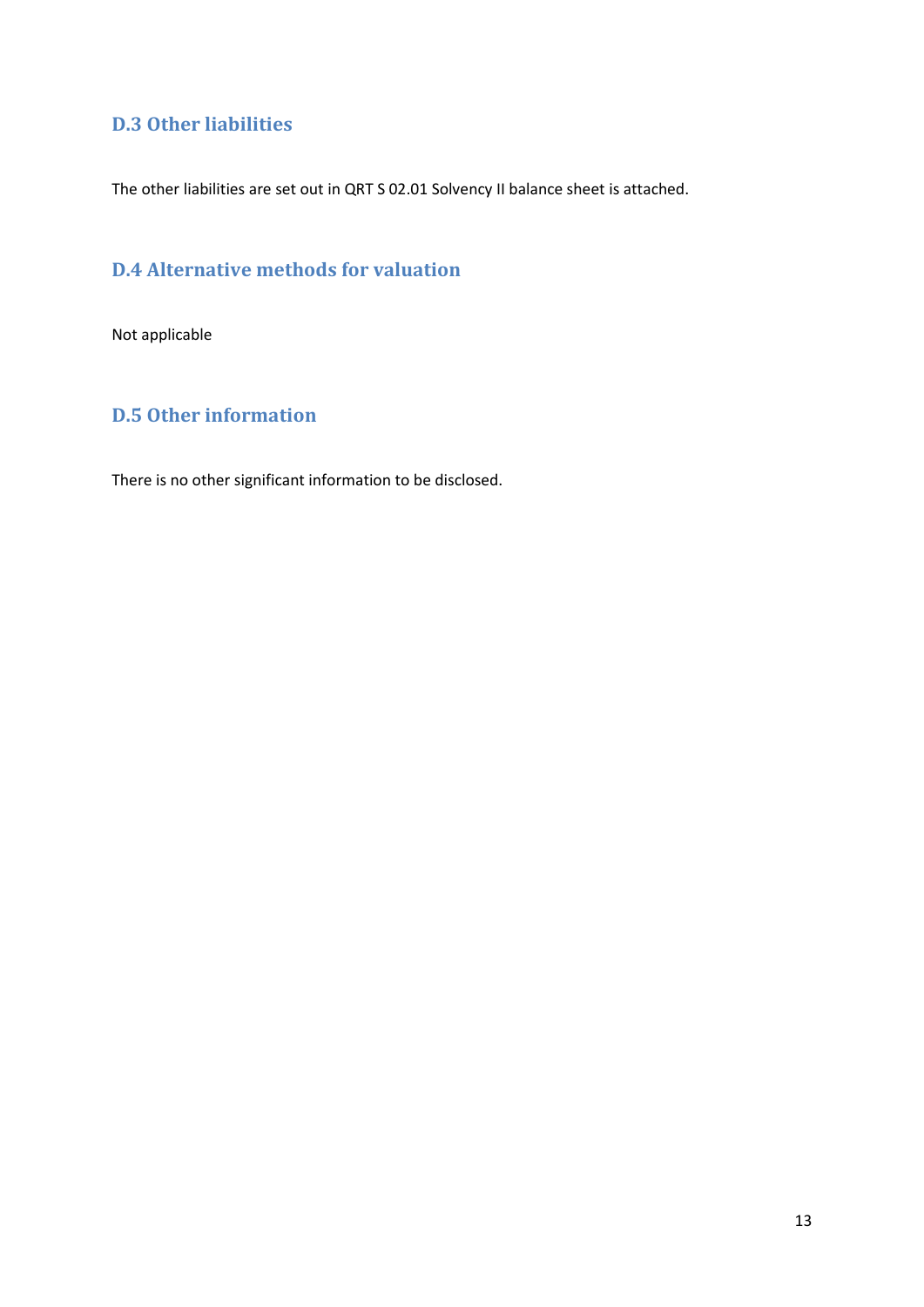## <span id="page-13-0"></span>**E**. **Capital Management**

### <span id="page-13-1"></span>**E.1 Own funds**

SIE ensures that it has sufficient capital to meet its current and planned activities, to continue its business strategy on an uninterrupted basis and to comply with statutory requirements set by Regulators. QRT S 23.01 own funds is attached.

### <span id="page-13-2"></span>**E.2 Solvency Capital Requirement and Minimum Capital Requirement**

QRT S 25.01 SCR and QRT S 28.01 SCR are attached.

## <span id="page-13-3"></span>**E.3 Use of the duration-based equity risk sub-module in the calculation of the Solvency Capital Requirement**

This is not applicable.

### <span id="page-13-4"></span>**E.4 Differences between the standard formula and any internal model used**

This is not applicable. SIE considers the standard formula to be appropriate to its business and it therefore uses the standard formula.

## <span id="page-13-5"></span>**E.5 Non-compliance with the Minimum Capital Requirement and noncompliance with the Solvency Capital Requirement**

This is not applicable. SIE complies with the Minimum Capital Requirement and with the Solvency Capital Requirement.

### <span id="page-13-6"></span>**E.6 Other information**

None.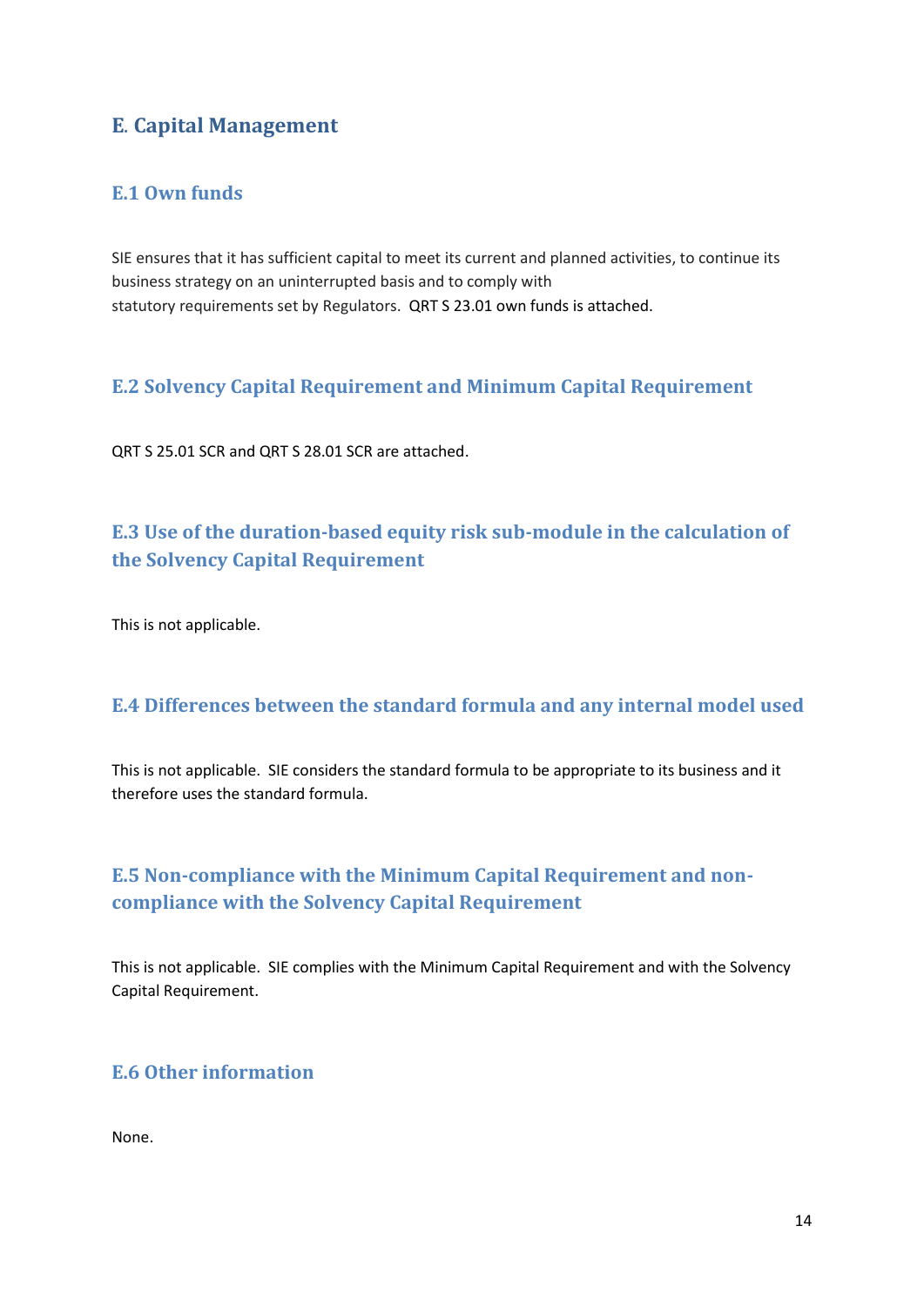#### **S.02.01.01 Balance sheet**

|       |                                                                                              | Solvency II<br>value | <b>Statutory accounts</b><br>value |
|-------|----------------------------------------------------------------------------------------------|----------------------|------------------------------------|
|       | <b>Assets</b>                                                                                | C0010                | C0020                              |
|       | R0010 Goodwill                                                                               |                      | 0.00                               |
|       | R0020 Deferred acquisition costs                                                             |                      | 0.00                               |
|       | R0030 Intangible assets                                                                      | 0.00                 | 0.00                               |
|       | R0040 Deferred tax assets                                                                    | 0.00                 | 0.00                               |
|       | R0050 Pension benefit surplus                                                                | 0.00                 | 0.00                               |
|       | R0060 Property, plant & equipment held for own use                                           | 0.00                 | 0.00                               |
|       | R0070 Investments (other than assets held for index-linked and unit-linked contracts)        | 0.00                 | 0.00                               |
| R0080 | Property (other than for own use)                                                            | 0.00                 | 0.00                               |
| R0090 | Holdings in related undertakings, including participations                                   | 0.00                 | 0.00                               |
| R0100 | Equities                                                                                     | 0.00                 | 0.00                               |
| R0110 | Equities - listed                                                                            | 0.00                 | 0.00                               |
| R0120 | Equities - unlisted                                                                          | 0.00                 | 0.00                               |
| R0130 | <b>Bonds</b>                                                                                 | 0.00                 | 0.00                               |
| R0140 | Government Bonds                                                                             | 0.00                 | 0.00                               |
| R0150 | Corporate Bonds                                                                              | 0.00                 | 0.00                               |
| R0160 | Structured notes                                                                             | 0.00                 | 0.00                               |
| R0170 | <b>Collateralised securities</b>                                                             | 0.00                 | 0.00                               |
| R0180 | Collective Investments Undertakings                                                          | 0.00                 | 0.00                               |
| R0190 | <b>Derivatives</b>                                                                           | 0.00                 | 0.00                               |
| R0200 | Deposits other than cash equivalents                                                         | 0.00                 | 0.00                               |
| R0210 | Other investments                                                                            | 0.00                 | 0.00                               |
|       | R0220 Assets held for index-linked and unit-linked contracts                                 | 0.00                 | 0.00                               |
|       | R0230 Loans and mortgages                                                                    | 0.00                 | 0.00                               |
| R0240 | Loans on policies                                                                            | 0.00                 | 0.00                               |
| R0250 | Loans and mortgages to individuals                                                           | 0.00<br>0.00         | 0.00<br>0.00                       |
| R0260 | Other loans and mortgages<br>R0270 Reinsurance recoverables from:                            | 1,845,780.21         | 1,814,000.00                       |
| R0280 | Non-life and health similar to non-life                                                      | 1,845,780.21         |                                    |
| R0290 | Non-life excluding health                                                                    | 1,845,780.21         | 1,814,000.00<br>1,814,000.00       |
| R0300 | Health similar to non-life                                                                   | 0.00                 | 0.00                               |
| R0310 | Life and health similar to life, excluding index-linked and unit-linked                      | 0.00                 | 0.00                               |
| R0320 | Health similar to life                                                                       | 0.00                 | 0.00                               |
| R0330 | Life excluding health and index-linked and unit-linked                                       | 0.00                 | 0.00                               |
| R0340 | Life index-linked and unit-linked                                                            | 0.00                 | 0.00                               |
|       | R0350 Deposits to cedants                                                                    | 0.00                 | 0.00                               |
|       | R0360 Insurance and intermediaries receivables                                               | 1,158,000.00         | 1,158,000.00                       |
|       | R0370 Reinsurance receivables                                                                | 5,237,000.00         | 5,237,000.00                       |
|       | R0380 Receivables (trade, not insurance)                                                     | 0.00                 | 0.00                               |
|       | R0390 Own shares (held directly)                                                             | 0.00                 | 0.00                               |
|       | R0400 Amounts due in respect of own fund items or initial fund called up but not yet paid in | 0.00                 | 0.00                               |
|       | R0410 Cash and cash equivalents                                                              | 5,600,580.09         | 5,601,000.00                       |
|       | R0420 Any other assets, not elsewhere shown                                                  | 30,419.91            | 30,000.00                          |
|       | R0500 Total assets                                                                           | 13,871,780.21        | 13,840,000.00                      |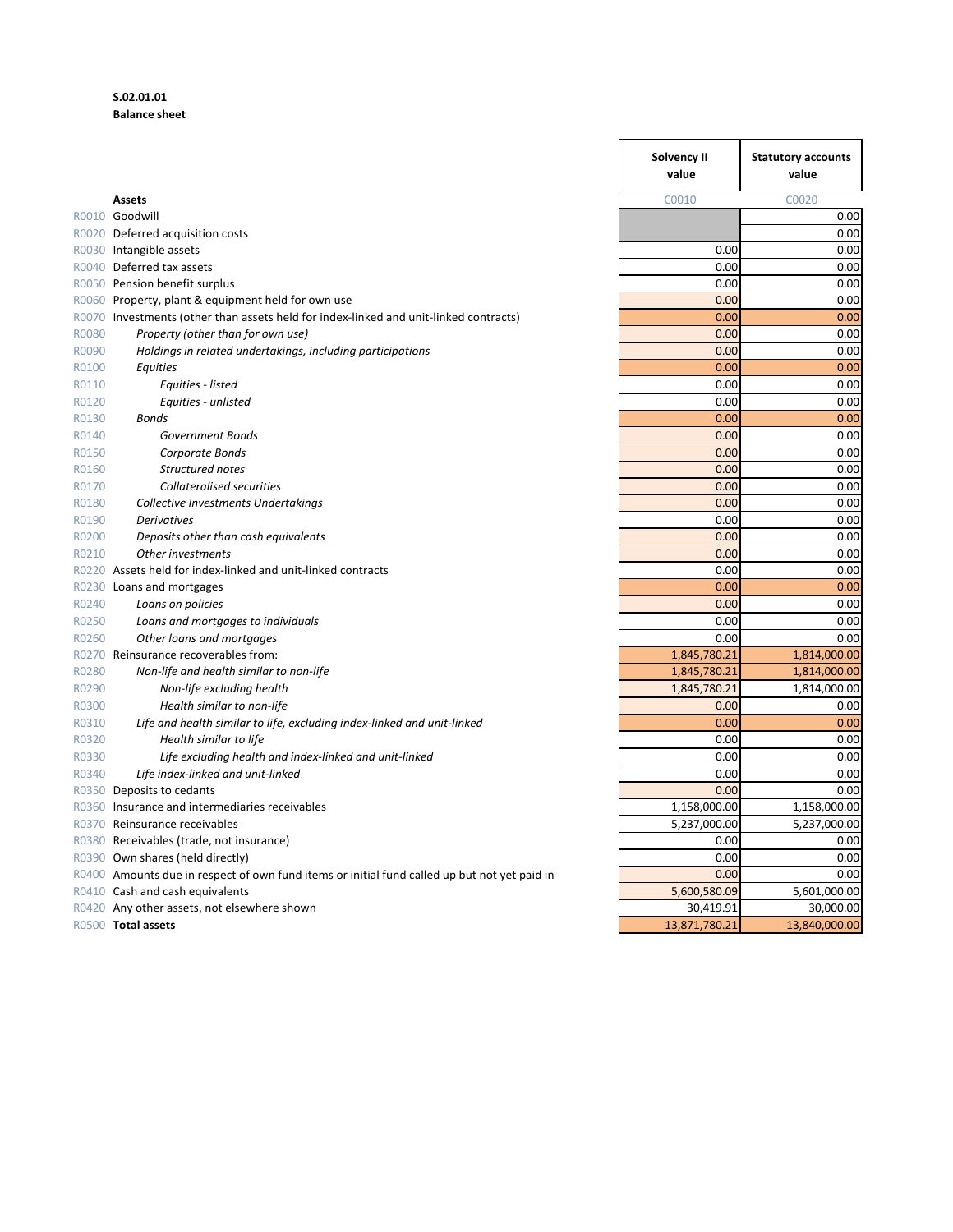|       |                                                                                 | Solvency II<br>value | <b>Statutory accounts</b><br>value |
|-------|---------------------------------------------------------------------------------|----------------------|------------------------------------|
|       | <b>Liabilities</b>                                                              | C0010                | C0020                              |
|       | R0510 Technical provisions - non-life                                           | 2,080,381.48         | 1,975,000.00                       |
| R0520 | Technical provisions - non-life (excluding health)                              | 2,080,381.48         | 1,975,000.00                       |
| R0530 | TP calculated as a whole                                                        | 0.00                 |                                    |
| R0540 | <b>Best Estimate</b>                                                            | 2,036,381.48         |                                    |
| R0550 | Risk margin                                                                     | 44,000.00            |                                    |
| R0560 | Technical provisions - health (similar to non-life)                             | 0.00                 | 0.00                               |
| R0570 | TP calculated as a whole                                                        | 0.00                 |                                    |
| R0580 | <b>Best Estimate</b>                                                            | 0.00                 |                                    |
| R0590 | Risk margin                                                                     | 0.00                 |                                    |
|       | R0600 Technical provisions - life (excluding index-linked and unit-linked)      | 0.00                 | 0.00                               |
| R0610 | Technical provisions - health (similar to life)                                 | 0.00                 | 0.00                               |
| R0620 | TP calculated as a whole                                                        | 0.00                 |                                    |
| R0630 | <b>Best Estimate</b>                                                            | 0.00                 |                                    |
| R0640 | Risk margin                                                                     | 0.00                 |                                    |
| R0650 | Technical provisions - life (excluding health and index-linked and unit-linked) | 0.00                 | 0.00                               |
| R0660 | TP calculated as a whole                                                        | 0.00                 |                                    |
| R0670 | <b>Best Estimate</b>                                                            | 0.00                 |                                    |
| R0680 | Risk margin                                                                     | 0.00                 |                                    |
|       | R0690 Technical provisions - index-linked and unit-linked                       | 0.00                 | 0.00                               |
| R0700 | TP calculated as a whole                                                        | 0.00                 |                                    |
| R0710 | <b>Best Estimate</b>                                                            | 0.00                 |                                    |
| R0720 | Risk margin                                                                     | 0.00                 |                                    |
|       | R0730 Other technical provisions                                                |                      | 0.00                               |
|       | R0740 Contingent liabilities                                                    | 0.00                 | 0.00                               |
|       | R0750 Provisions other than technical provisions                                | 0.00                 | 0.00                               |
|       | R0760 Pension benefit obligations                                               | 0.00                 | 0.00                               |
|       | R0770 Deposits from reinsurers                                                  | 0.00                 | 0.00                               |
|       | R0780 Deferred tax liabilities                                                  | 0.00                 | 0.00                               |
|       | R0790 Derivatives                                                               | 0.00                 | 0.00                               |
|       | R0800 Debts owed to credit institutions                                         | 0.00                 | 0.00                               |
|       | R0810 Financial liabilities other than debts owed to credit institutions        | 0.00                 | 0.00                               |
|       | R0820 Insurance & intermediaries payables                                       | 1,588,000.00         | 1,588,000.00                       |
|       | R0830 Reinsurance payables                                                      | 1,283,000.00         | 1,283,000.00                       |
|       | R0840 Payables (trade, not insurance)                                           | 88,000.00            | 88,000.00                          |
|       | R0850 Subordinated liabilities                                                  | 1,000,000.00         | 1,000,000.00                       |
| R0860 | Subordinated liabilities not in BOF                                             | 0.00                 | 0.00                               |
| R0870 | Subordinated liabilities in BOF                                                 | 1,000,000.00         | 1,000,000.00                       |
|       | R0880 Any other liabilities, not elsewhere shown                                | 170,000.00           | 170,000.00                         |
|       | R0900 Total liabilities                                                         | 6,209,381.48         | 6,104,000.00                       |
|       | R1000 Excess of assets over liabilities                                         | 7,662,398.72         | 7,736,000.00                       |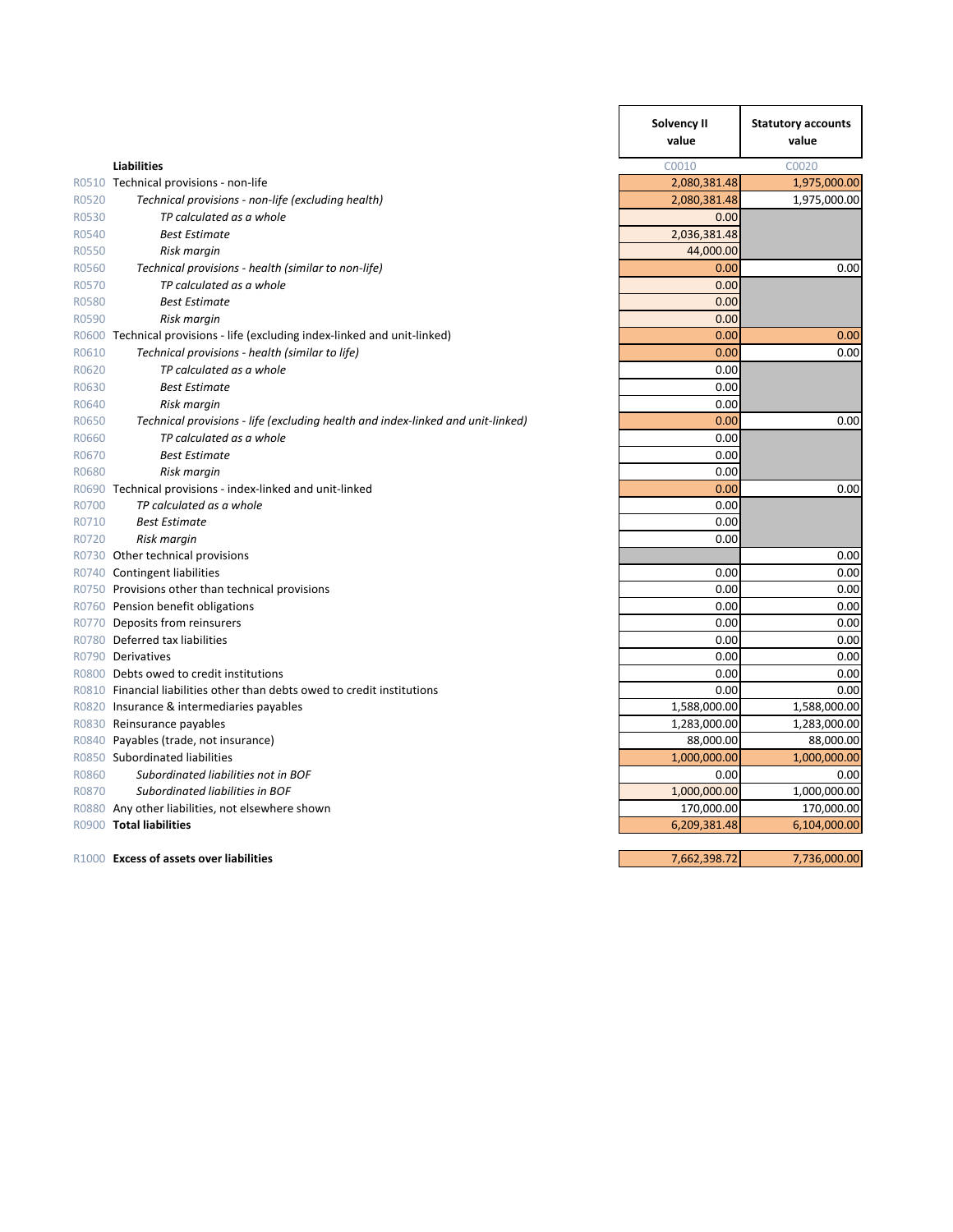**S.05.01.01**

**Premiums, claims and expenses by line of business**

|           | Non-life                                                                                               | Line of Business for: non-life insurance and<br>reinsurance obligations (direct business and<br>accepted proportional reinsurance) |                                        | Total                   |  |
|-----------|--------------------------------------------------------------------------------------------------------|------------------------------------------------------------------------------------------------------------------------------------|----------------------------------------|-------------------------|--|
|           |                                                                                                        | Marine, aviation and<br>transport insurance                                                                                        | <b>Miscellaneous</b><br>financial loss |                         |  |
|           |                                                                                                        | C0060                                                                                                                              | C0120                                  | C0200                   |  |
|           | <b>Premiums written</b><br>R0110 Gross - Direct Business                                               | 51,348.00                                                                                                                          | 534,973.00                             | 586,321.00              |  |
|           | R0120 Gross - Proportional reinsurance accepted                                                        |                                                                                                                                    |                                        | 0.00                    |  |
|           | R0130 Gross - Non-proportional reinsurance accepted                                                    |                                                                                                                                    |                                        | 0.00                    |  |
|           | R0140 Reinsurers' share                                                                                | $-153,006.00$                                                                                                                      | 471,115.00                             | 318,109.00              |  |
| R0200 Net |                                                                                                        | 204,354.00                                                                                                                         | 63,858.00                              | 268,212.00              |  |
|           | <b>Premiums earned</b><br>R0210 Gross - Direct Business                                                | 51,348.00                                                                                                                          | 534,973.00                             | 586,321.00              |  |
|           | R0220 Gross - Proportional reinsurance accepted                                                        |                                                                                                                                    |                                        | 0.00                    |  |
|           | R0230 Gross - Non-proportional reinsurance accepted                                                    |                                                                                                                                    |                                        | 0.00                    |  |
|           | R0240 Reinsurers' share                                                                                | $-153,006.00$                                                                                                                      | 471,115.00                             | 318,109.00              |  |
| R0300 Net |                                                                                                        | 204,354.00                                                                                                                         | 63,858.00                              | 268,212.00              |  |
|           | <b>Claims incurred</b>                                                                                 |                                                                                                                                    |                                        |                         |  |
|           | R0310 Gross - Direct Business<br>R0320 Gross - Proportional reinsurance accepted                       | 301,005.00                                                                                                                         | $-1,323,113.00$                        | $-1,022,108.00$<br>0.00 |  |
|           | R0330 Gross - Non-proportional reinsurance accepted                                                    |                                                                                                                                    |                                        | 0.00                    |  |
|           | R0340 Reinsurers' share                                                                                |                                                                                                                                    |                                        | 0.00                    |  |
| R0400 Net |                                                                                                        | 301,005.00                                                                                                                         | $-1,323,113.00$                        | $-1,022,108.00$         |  |
|           | Changes in other technical provisions                                                                  |                                                                                                                                    |                                        |                         |  |
|           | R0410 Gross - Direct Business                                                                          |                                                                                                                                    |                                        | 0.00                    |  |
|           | R0420 Gross - Proportional reinsurance accepted<br>R0430 Gross - Non-proportional reinsurance accepted |                                                                                                                                    |                                        | 0.00<br>0.00            |  |
|           | R0440 Reinsurers' share                                                                                | 0.00                                                                                                                               | 0.00                                   | 0.00                    |  |
| R0500 Net |                                                                                                        | 0.00                                                                                                                               | 0.00                                   | 0.00                    |  |
|           |                                                                                                        |                                                                                                                                    |                                        |                         |  |
|           | R0550 Expenses incurred                                                                                | 0.00                                                                                                                               | 326,402.00                             | 326,402.00              |  |
|           | <b>Administrative expenses</b>                                                                         |                                                                                                                                    |                                        |                         |  |
|           | R0610 Gross - Direct Business                                                                          | 0.00                                                                                                                               | 0.00                                   | 0.00<br>0.00            |  |
|           | R0620 Gross - Proportional reinsurance accepted<br>R0630 Gross - Non-proportional reinsurance accepted |                                                                                                                                    |                                        | 0.00                    |  |
|           | R0640 Reinsurers' share                                                                                |                                                                                                                                    |                                        | 0.00                    |  |
| R0700 Net |                                                                                                        | 0.00                                                                                                                               | 0.00                                   | 0.00                    |  |
|           | <b>Investment management expenses</b>                                                                  |                                                                                                                                    |                                        |                         |  |
|           | R0710 Gross - Direct Business                                                                          | 0.00                                                                                                                               | 0.00                                   | 0.00                    |  |
|           | R0720 Gross - Proportional reinsurance accepted<br>R0730 Gross - Non-proportional reinsurance accepted |                                                                                                                                    |                                        | 0.00                    |  |
|           | R0740 Reinsurers' share                                                                                |                                                                                                                                    |                                        | 0.00<br>0.00            |  |
| R0800 Net |                                                                                                        | 0.00                                                                                                                               | 0.00                                   | 0.00                    |  |
|           | <b>Claims management expenses</b>                                                                      |                                                                                                                                    |                                        |                         |  |
|           | R0810 Gross - Direct Business                                                                          | 0.00                                                                                                                               | 65,000.00                              | 65,000.00               |  |
|           | R0820 Gross - Proportional reinsurance accepted                                                        |                                                                                                                                    |                                        | 0.00                    |  |
|           | R0830 Gross - Non-proportional reinsurance accepted                                                    |                                                                                                                                    |                                        | 0.00                    |  |
| R0900 Net | R0840 Reinsurers' share                                                                                | 0.00                                                                                                                               | 65,000.00                              | 0.00<br>65,000.00       |  |
|           | <b>Acquisition expenses</b>                                                                            |                                                                                                                                    |                                        |                         |  |
|           | R0910 Gross - Direct Business                                                                          | 0.00                                                                                                                               | 12,716.00                              | 12,716.00               |  |
|           | R0920 Gross - Proportional reinsurance accepted                                                        |                                                                                                                                    |                                        | 0.00                    |  |
|           | R0930 Gross - Non-proportional reinsurance accepted                                                    |                                                                                                                                    |                                        | 0.00                    |  |
|           | R0940 Reinsurers' share                                                                                |                                                                                                                                    |                                        | 0.00                    |  |
| R1000 Net | <b>Overhead expenses</b>                                                                               | 0.00                                                                                                                               | 12,716.00                              | 12,716.00               |  |
|           | R1010 Gross - Direct Business                                                                          | 0.00                                                                                                                               | 248,686.00                             | 248,686.00              |  |
|           | R1020 Gross - Proportional reinsurance accepted                                                        |                                                                                                                                    |                                        | 0.00                    |  |
|           | R1030 Gross - Non-proportional reinsurance accepted                                                    |                                                                                                                                    |                                        | 0.00                    |  |
|           | R1040 Reinsurers' share                                                                                |                                                                                                                                    |                                        | 0.00                    |  |
| R1100 Net |                                                                                                        | 0.00                                                                                                                               | 248,686.00                             | 248,686.00              |  |
|           | R1200 Other expenses<br>R1300 Total expenses                                                           |                                                                                                                                    |                                        | 326,402.00              |  |
|           |                                                                                                        |                                                                                                                                    |                                        |                         |  |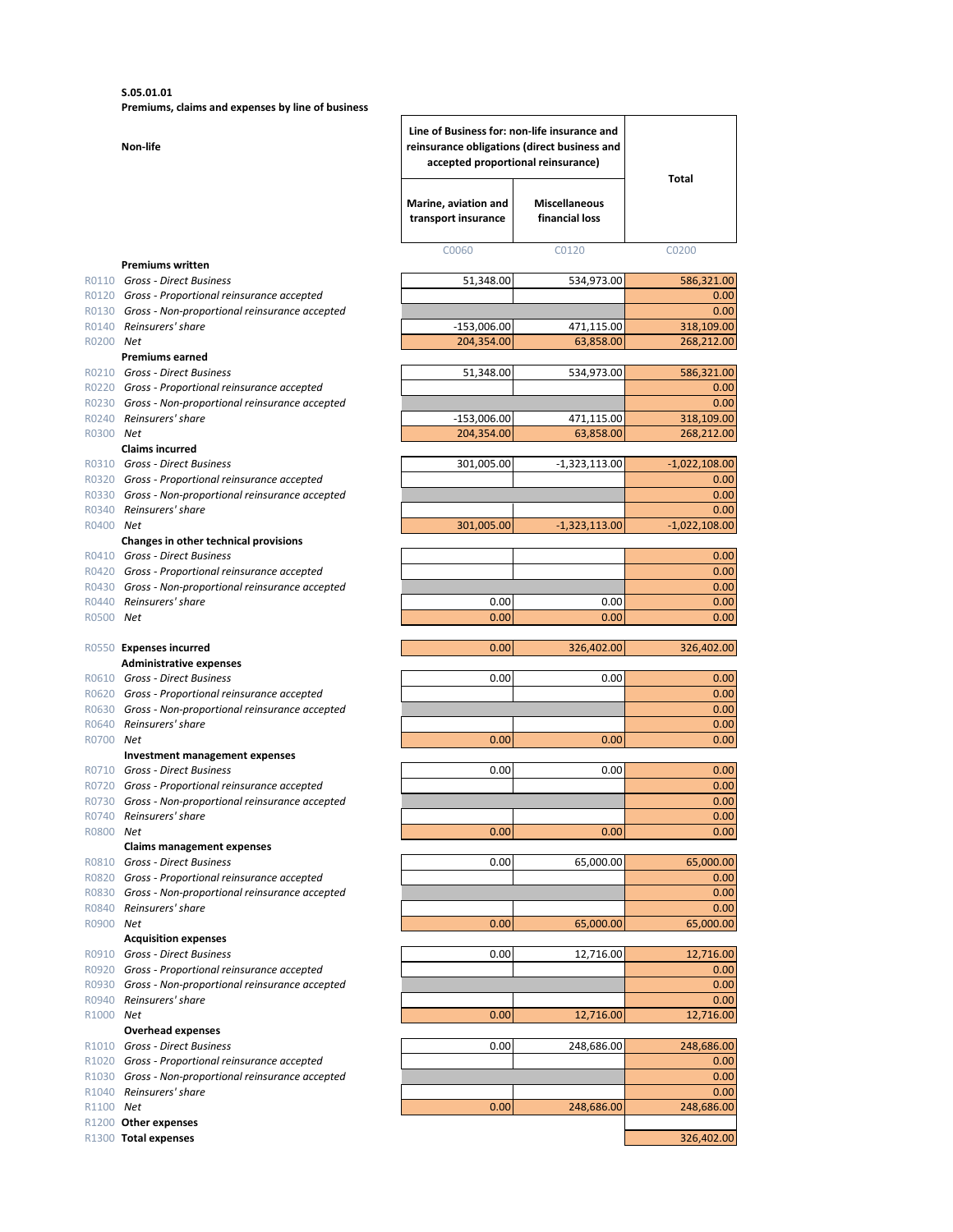#### **S.05.02.01**

**Premiums, claims and expenses by country**

|                |                                                                      | C0010               | C0020 | C0030                                                                                                       | C0040 | C0050 | C0060 | C0070           |
|----------------|----------------------------------------------------------------------|---------------------|-------|-------------------------------------------------------------------------------------------------------------|-------|-------|-------|-----------------|
|                | Non-life                                                             |                     |       | Top 5 countries (by amount of gross premiums written) - non-life obligations<br><b>Total Top 5 and home</b> |       |       |       |                 |
| R0010          |                                                                      | <b>Home Country</b> |       |                                                                                                             |       |       |       | country         |
|                |                                                                      | C0080               | C0090 | C0100                                                                                                       | C0110 | C0120 | C0130 | C0140           |
|                | <b>Premiums written</b>                                              |                     |       |                                                                                                             |       |       |       |                 |
| R0110          | <b>Gross - Direct Business</b>                                       | 586,321.00          |       |                                                                                                             |       |       |       | 586,321.00      |
| R0120          | Gross - Proportional reinsurance accepted                            | 0.00                |       |                                                                                                             |       |       |       | 0.00            |
| R0130          | Gross - Non-proportional reinsurance accepted                        |                     |       |                                                                                                             |       |       |       | 0.00            |
| R0140          | Reinsurers' share                                                    | 318,109.00          |       |                                                                                                             |       |       |       | 318,109.00      |
| R0200 Net      |                                                                      | 268,212.00          |       |                                                                                                             |       |       |       | 268,212.00      |
|                | <b>Premiums earned</b>                                               |                     |       |                                                                                                             |       |       |       |                 |
| R0210          | <b>Gross - Direct Business</b>                                       | 586.321.00          |       |                                                                                                             |       |       |       | 586.321.00      |
| R0220          | Gross - Proportional reinsurance accepted                            |                     |       |                                                                                                             |       |       |       | 0.00            |
| R0230          | Gross - Non-proportional reinsurance accepted                        |                     |       |                                                                                                             |       |       |       | 0.00            |
| R0240          | Reinsurers' share                                                    | 318,109.00          |       |                                                                                                             |       |       |       | 318,109.00      |
| R0300 Net      |                                                                      | 268,212.00          |       |                                                                                                             |       |       |       | 268,212.00      |
|                | <b>Claims incurred</b>                                               |                     |       |                                                                                                             |       |       |       |                 |
| R0310          | <b>Gross - Direct Business</b>                                       | $-1,022,108.00$     |       |                                                                                                             |       |       |       | $-1,022,108.00$ |
| R0320          | Gross - Proportional reinsurance accepted                            |                     |       |                                                                                                             |       |       |       | 0.00            |
| R0330          | Gross - Non-proportional reinsurance accepted                        |                     |       |                                                                                                             |       |       |       | 0.00            |
| R0340          | Reinsurers' share                                                    | 0.00                |       |                                                                                                             |       |       |       | 0.00            |
| R0400 Net      |                                                                      | $-1,022,108.00$     |       |                                                                                                             |       |       |       | $-1,022,108.00$ |
|                | Changes in other technical provisions                                |                     |       |                                                                                                             |       |       |       |                 |
| R0410<br>R0420 | Gross - Direct Business<br>Gross - Proportional reinsurance accepted |                     |       |                                                                                                             |       |       |       | 0.00<br>0.00    |
| R0430          | Gross - Non-proportional reinsurance accepted                        |                     |       |                                                                                                             |       |       |       | 0.00            |
| R0440          | Reinsurers' share                                                    |                     |       |                                                                                                             |       |       |       |                 |
| R0500          | Net                                                                  | 0.00                |       |                                                                                                             |       |       |       | 0.00<br>0.00    |
|                |                                                                      |                     |       |                                                                                                             |       |       |       |                 |
| R0550          | <b>Expenses incurred</b>                                             | 326.402.00          |       |                                                                                                             |       |       |       | 326,402.00      |
| R1200          | Other expenses                                                       |                     |       |                                                                                                             |       |       |       |                 |
|                | R1300 Total expenses                                                 |                     |       |                                                                                                             |       |       |       | 326,402.00      |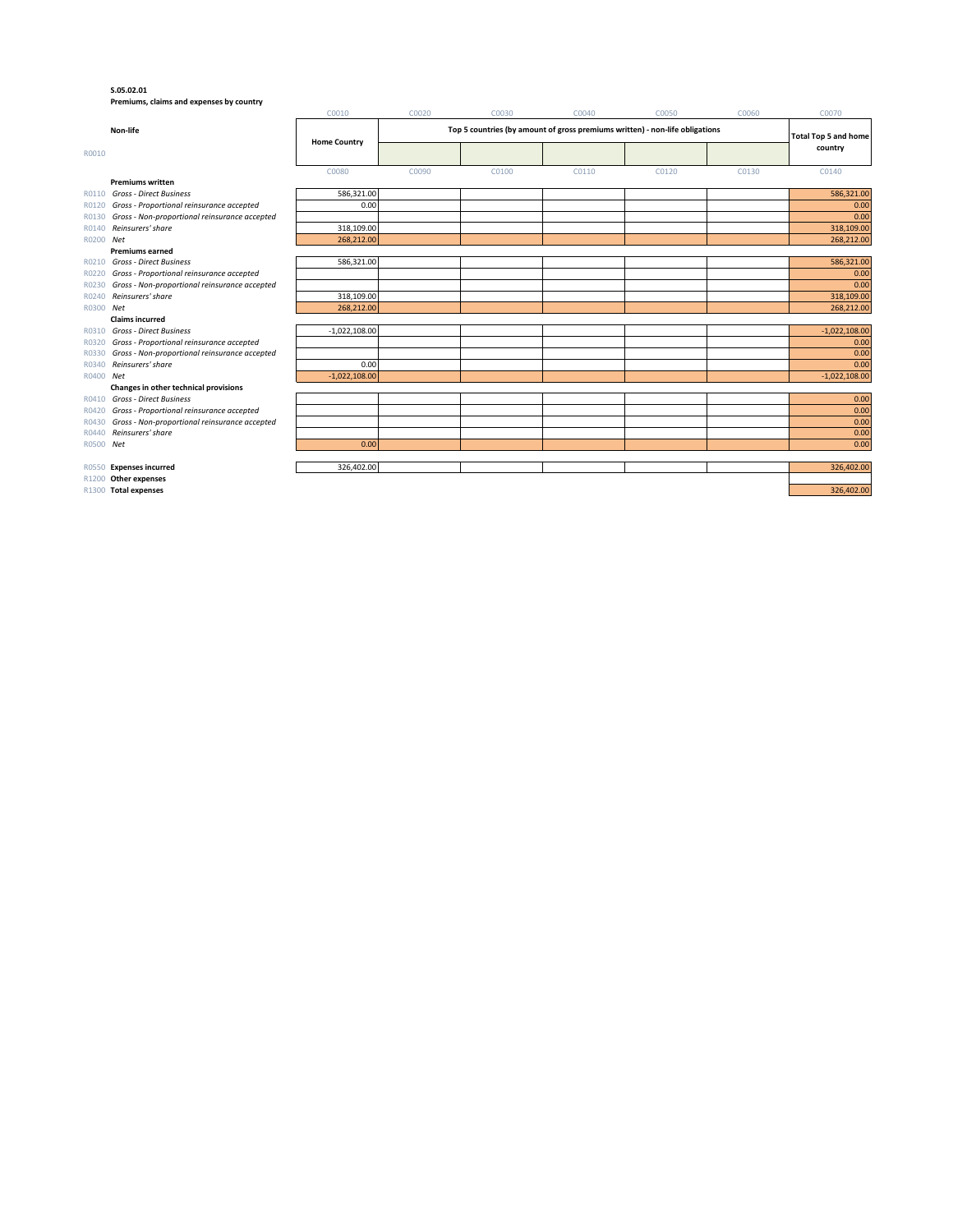#### **S.17.01.01 Non-Life Technical Provisions**

#### R0020 Direct business

R0050 Total Recoverables from reinsurance/SPV and Finite Re after the adjustment for expected losses due to counterparty and the comment of expected losses due to counterparty and the comment of experiment of expected loss default associated to TP calculated as a whole

|       | Technical provisions calculated as a sum of BE and RM                                                                      |              |            |              |
|-------|----------------------------------------------------------------------------------------------------------------------------|--------------|------------|--------------|
|       | <b>Best estimate</b>                                                                                                       |              |            |              |
|       | <b>Premium provisions</b>                                                                                                  |              |            |              |
| R0060 | Gross - Total                                                                                                              | 0.00         | 0.00       | 0.00         |
| R0070 | Gross - direct business                                                                                                    |              |            | 0.00         |
| R0100 | Total recoverable from reinsurance/SPV and Finite Re before the adjustment for expected losses due to counterparty default | 0.00         | 0.00       | 0.00         |
| R0110 | Recoverables from reinsurance (except SPV and Finite Reinsurance) before adjustment for expected losses                    |              |            | 0.00         |
| R0120 | Recoverables from SPV before adjustment for expected losses                                                                |              |            | 0.00         |
| R0130 | Recoverables from Finite Reinsurance before adjustment for expected losses                                                 |              |            | 0.00         |
| R0140 | Total recoverable from reinsurance/SPV and Finite Re after the adjustment for expected losses due to counterparty default  |              |            | 0.00         |
| R0150 | <b>Net Best Estimate of Premium Provisions</b>                                                                             | 0.00         | 0.00       | 0.00         |
|       |                                                                                                                            |              |            |              |
|       | <b>Claims provisions</b>                                                                                                   |              |            |              |
| R0160 | Gross - Total                                                                                                              | 1,076,389.56 | 959,991.92 | 2,036,381.48 |
| R0170 | Gross - direct business                                                                                                    | 1,076,389.56 | 959,991.92 | 2,036,381.48 |
| R0200 | Total recoverable from reinsurance/SPV and Finite Re before the adjustment for expected losses due to counterparty default | 981,789.68   | 863,990.53 | 1,845,780.21 |
| R0210 | Recoverables from reinsurance (except SPV and Finite Reinsurance) before adjustment for expected losses                    | 981,789.68   | 863,990.53 | 1,845,780.21 |
| R0220 | Recoverables from SPV before adjustment for expected losses                                                                |              |            | 0.00         |
| R0230 | Recoverables from Finite Reinsurance before adjustment for expected losses                                                 |              |            | 0.00         |
| R0240 | Total recoverable from reinsurance/SPV and Finite Re after the adjustment for expected losses due to counterparty default  | 981,789.68   | 863,990.53 | 1,845,780.21 |
| R0250 | <b>Net Best Estimate of Claims Provisions</b>                                                                              | 94,599.88    | 96,001.39  | 190,601.28   |
|       |                                                                                                                            |              |            |              |

#### R0260 **Total best estimate - gross**

**Amount of the transitional on Technical Provisions**

- R0290 TP as a whole
- 
- 

#### **R0320 Technical provisions - total**

- R0330 Recoverable from reinsurance contract/SPV and Finite Re after the adjustment for expected losses due to counterparty default total
- R0340 **Technical provisions minus recoverables from reinsurance/SPV and Finite Re- total**

**Marine, aviation and transport insurance Miscellaneous financial loss** C0070 C0130 C0180 R0010 **Technical provisions calculated as a whole** 0.00 0.00 0.00 **Direct business and accepted proportional reinsurance Total Non-Life obligation**

| 0.00 | 0.00 | 0.00 |
|------|------|------|
|      |      | 0.00 |
| 0.00 | 0.00 | 0.00 |
|      |      | 0.00 |
|      |      | 0.00 |
|      |      | 0.00 |
|      |      | 0.00 |
| 0.00 | 0.00 | 0.00 |

| R0160 | Gross - Total                                                                                                              | 1,076,389.56 | 959.991.92 | 2,036,381.48 |
|-------|----------------------------------------------------------------------------------------------------------------------------|--------------|------------|--------------|
| R0170 | Gross - direct business                                                                                                    | 1,076,389.56 | 959,991.92 | 2,036,381.48 |
| R0200 | Total recoverable from reinsurance/SPV and Finite Re before the adjustment for expected losses due to counterparty default | 981.789.68   | 863.990.53 | 1,845,780.21 |
| R0210 | Recoverables from reinsurance (except SPV and Finite Reinsurance) before adjustment for expected losses                    | 981.789.68   | 863.990.53 | 1,845,780.21 |
| R0220 | Recoverables from SPV before adjustment for expected losses                                                                |              |            | 0.00         |
| R0230 | Recoverables from Finite Reinsurance before adjustment for expected losses                                                 |              |            | 0.00         |
| R0240 | Total recoverable from reinsurance/SPV and Finite Re after the adjustment for expected losses due to counterparty default  | 981.789.68   | 863,990.53 | 1,845,780.21 |
| R0250 | <b>Net Best Estimate of Claims Provisions</b>                                                                              | 94.599.88    | 96.001.39  | 190,601.28   |
|       |                                                                                                                            |              |            |              |
| R0260 | Total best estimate - gross                                                                                                | 1.076.389.56 | 959.991.92 | 2,036,381.48 |
| R0270 | Total best estimate - net                                                                                                  | 94,599.88    | 96,001.39  | 190,601.28   |
|       |                                                                                                                            |              |            |              |
| R0280 | Risk margin                                                                                                                | 21,838.23    | 22.161.77  | 44,000.00    |
|       |                                                                                                                            |              |            |              |

| R0290 TP as a whole |  | 0.00 |
|---------------------|--|------|
| R0300 Best estimate |  | 0.00 |
| R0310 Risk margin   |  | 0.00 |

| 1.098.227.791 | 982.153.69 | 2.080.381.48 |
|---------------|------------|--------------|
| 981.789.68    | 863.990.53 | 1.845.780.21 |
| 116,438.12    | 118,163.16 | 234,601.28   |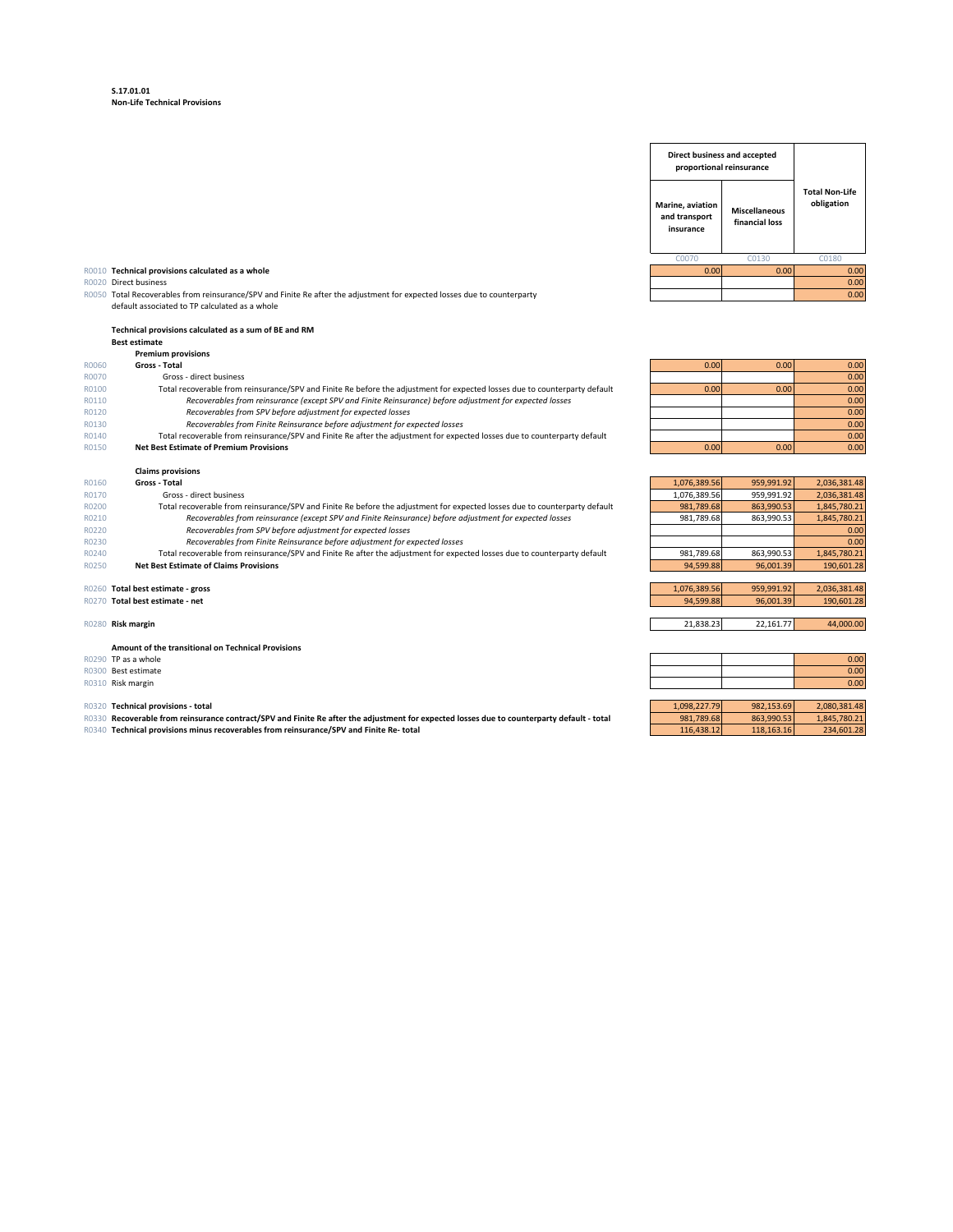#### **S.19.01.21 Non-Life insurance claims**

**Total Non-life business**

Z0020 Accident year / underwriting year Underwriting Year

|       | (absolute amount) |            |                |           |                  |          |              |       |       |       |          |              |            |            |
|-------|-------------------|------------|----------------|-----------|------------------|----------|--------------|-------|-------|-------|----------|--------------|------------|------------|
|       | C0010             | C0020      | C0030          | C0040     | C0050            | C0060    | C0070        | C0080 | C0090 | C0100 | C0110    |              | C0170      |            |
| Year  |                   |            |                |           | Development year |          |              |       |       |       |          |              | In Current |            |
|       | $\mathbf 0$       | 1          | $\overline{2}$ | 3         | 4                | 5        | 6            |       | 8     | 9     | $10 & +$ |              | year       |            |
| Prior |                   |            |                |           |                  |          |              |       |       |       |          |              |            |            |
| $N-9$ | 5,153,423         | 2,580,096  | 535,630        | $\Omega$  | $\Omega$         | $\Omega$ | $\Omega$     |       |       |       |          |              |            |            |
| $N-8$ | 2,506,076         | 1,192,835  | 109,730        | $\Omega$  |                  |          |              |       |       |       |          |              |            |            |
| $N-7$ | 1,188,392         | 390,365    | 4,730          | 16,435    | $\Omega$         |          |              |       |       |       |          |              |            |            |
| $N-6$ | 2,670,828         | 904,956    | $\Omega$       | 100,000   | $\mathbf{0}$     |          | $\mathbf{0}$ |       |       |       |          |              |            |            |
| $N-5$ | 4,643,382         | 1,679,158  | 3,022,004      | 1,737,194 | 7,201            | 25,397   |              |       |       |       |          |              | 25,397     | 11,114,336 |
| $N-4$ | 1,980,596         | 3,785,042  | 4,618,523      | 268,286   | 123,537          |          |              |       |       |       |          |              | 123,537    | 10,775,984 |
| $N-3$ | 4,937,418         | 10,127,986 | 3,726,324      | 915,486   |                  |          |              |       |       |       |          |              | 915,486    | 19,707,213 |
| $N-2$ | 7,049,806         | 11,760,885 | 907,143        |           |                  |          |              |       |       |       |          |              | 907,143    | 19,717,834 |
| $N-1$ | 7,296,970         | 3,807,250  |                |           |                  |          |              |       |       |       |          |              | 3,807,250  | 11,104,221 |
| N     | $\Omega$          |            |                |           |                  |          |              |       |       |       |          |              |            |            |
|       |                   |            |                |           |                  |          |              |       |       |       |          | <b>Total</b> | 5,778,812  | 89,773,083 |

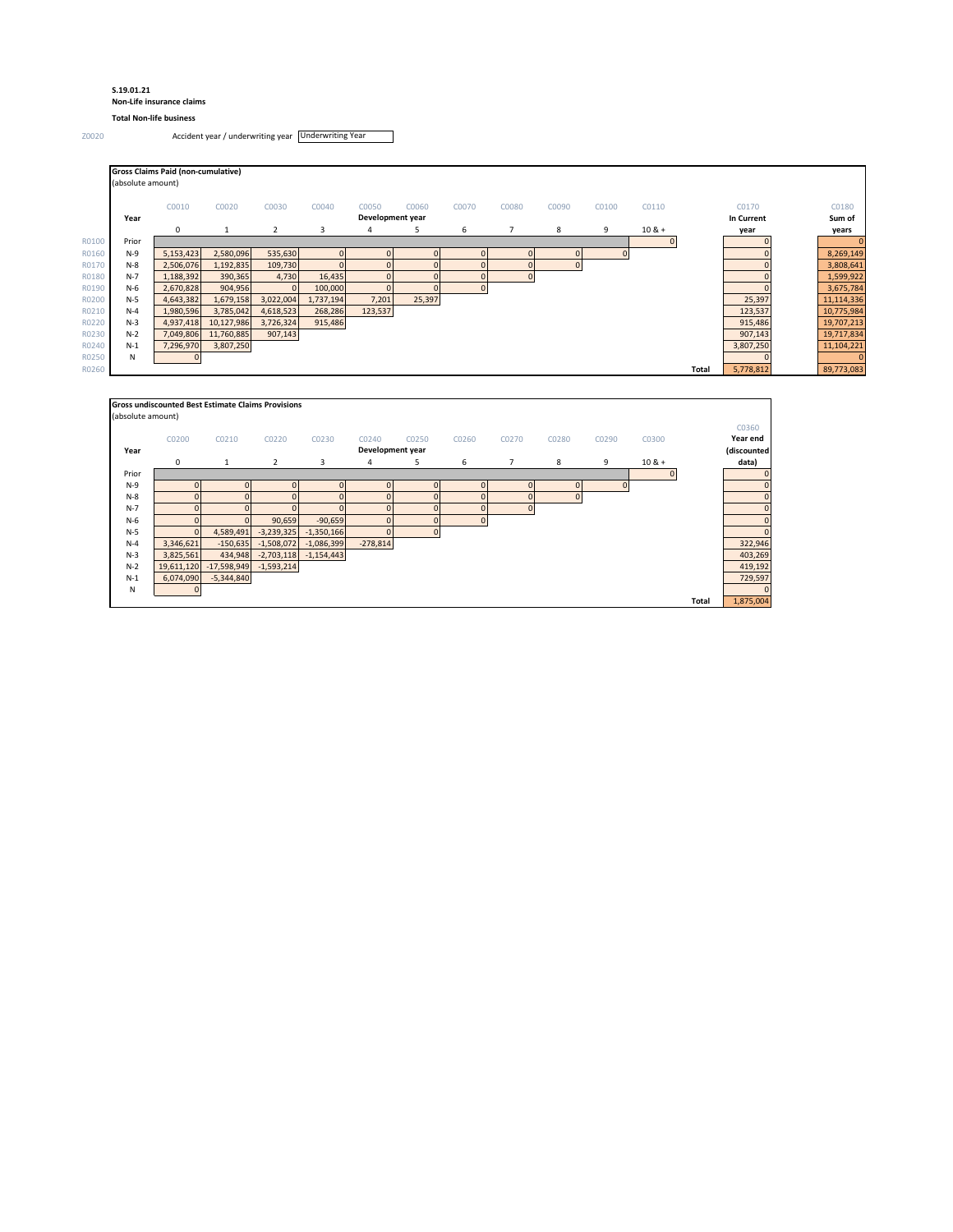#### **S.23.01.01 Own Funds**

- 
- R0010 Ordinary share capital (gross of own shares)<br>R0050 Share permium account related to ordinary share capital<br>R0040 Unital funds, members' contributions or the equivalent basic own-fund item for mutual and mutual-type u
- 
- 
- 
- 
- 
- 
- Own funds from the financial statements that should not be represented by the reconciliation reserve and do not meet the criteria to be classified as Solvency II own funds on the financial statements that should not be re
- 
- **Deductions**<br>
R0230 Deductions for participations in financial and credit institutions **0.000**
- 

- 
- Ancillary own funds<br>R0300 Unpaid and uncalled ordinary share capital callable on demand<br>R0310 Unpaid and uncalled initial funds, members' contributions or the equivalent basic own fund item for mutual and mutual type und
- 
- 
- 
- R0320 Unpaid and uncalled ordinary share capital callable on demand<br>
R0320 Unpaid and uncalled initial funds, members' contributions or the equivalent basic own fund item for mutual and mutual type undertakings, callable
- 
- 

- 
- 
- 

- **Reconciliation reserve** C0060<br> **Excess of assets over liabilities T 7,662,398.7**
- 
- 
- **R0740** Adjustment for restricted own fund items in respect of matching adjustment portfolios and ring fenced funds 0.000 and the stricted funds 0.000 and ring fenced funds 0.000 and ring fenced funds 0.000 and ring for th

- 
- 

| Basic own funds before deduction for participations in other financial sector as foreseen in article 68 of Delegated Regulation 2015/35 | Total        | Tier 1<br>unrestricted | Tier 1<br>restricted | Tier 2       | Tier 3 |
|-----------------------------------------------------------------------------------------------------------------------------------------|--------------|------------------------|----------------------|--------------|--------|
|                                                                                                                                         | C001C        | nn <sub>2</sub>        |                      | COD40        | C0050  |
| Ordinary share capital (gross of own shares)                                                                                            | 0.00         | 0.00                   |                      | 0.00         |        |
| RO030<br>Share premium account related to ordinary share capital                                                                        | 0.00         | 0.00                   |                      | 0.00         |        |
| Initial funds, members' contributions or the equivalent basic own-fund item for mutual and mutual-type undertakings                     | 0.00         | 0.00                   |                      | 0.00         |        |
| Subordinated mutual member accounts                                                                                                     | 0.00         |                        | 0.00                 | 0.00         | 0.00   |
| R0070 Surplus funds                                                                                                                     | 0.00         | 0.00                   |                      |              |        |
| Preference shares<br>RO090                                                                                                              | 0.00         |                        | 0.00                 | 0.00         | 0.00   |
| R0110 Share premium account related to preference shares                                                                                | 0.00         |                        | 0.00                 | 0.00         | 0.00   |
| R0130 Reconciliation reserve                                                                                                            | 7.662.398.72 | 7.662.398.72           |                      |              |        |
| R0140 Subordinated liabilities                                                                                                          | 1.000.000.00 |                        | 0.00                 | 1,000,000.00 | 0.00   |
| R0160 An amount equal to the value of net deferred tax assets                                                                           | 0.00         |                        |                      |              | 0.00   |
| R0180 Other own fund items approved by the supervisory authority as basic own funds not specified above                                 | 0.00         | 0.00                   | 0.00                 | 0.00         | 0.00   |

| <b>Deductions</b>                                                      |                  |              |      |              |  |
|------------------------------------------------------------------------|------------------|--------------|------|--------------|--|
| 230 Deductions for participations in financial and credit institutions | 0.0 <sup>c</sup> |              |      |              |  |
|                                                                        |                  |              |      |              |  |
| 290 Total basic own funds after deductions                             | 3.662.398.72     | 7,662,398.72 | 0.00 | 1.000.000.00 |  |

| Anciliary own funds                                                                                                                                           |      |      |      |
|---------------------------------------------------------------------------------------------------------------------------------------------------------------|------|------|------|
| Unpaid and uncalled ordinary share capital callable on demand                                                                                                 | 0.00 |      |      |
| Unpaid and uncalled initial funds, members' contributions or the equivalent basic own fund item for mutual and mutual - type undertakings, callable on demand | 0.00 |      |      |
| Unpaid and uncalled preference shares callable on demand                                                                                                      | 0.00 |      |      |
| A legally binding commitment to subscribe and pay for subordinated liabilities on demand                                                                      | 0.00 |      |      |
| Letters of credit and guarantees under Article 96(2) of the Directive 2009/138/EC                                                                             | 0.00 |      |      |
| Letters of credit and guarantees other than under Article 96(2) of the Directive 2009/138/EC                                                                  | 0.00 |      |      |
| Supplementary members calls under first subparagraph of Article 96(3) of the Directive 2009/138/EC                                                            | 0.00 |      |      |
| Supplementary members calls - other than under first subparagraph of Article 96(3) of the Directive 2009/138/EC                                               | 0.00 |      |      |
| Other ancillary own funds                                                                                                                                     | 0.00 |      |      |
| Total ancillary own funds                                                                                                                                     | 0.00 | 0.00 | 0.00 |







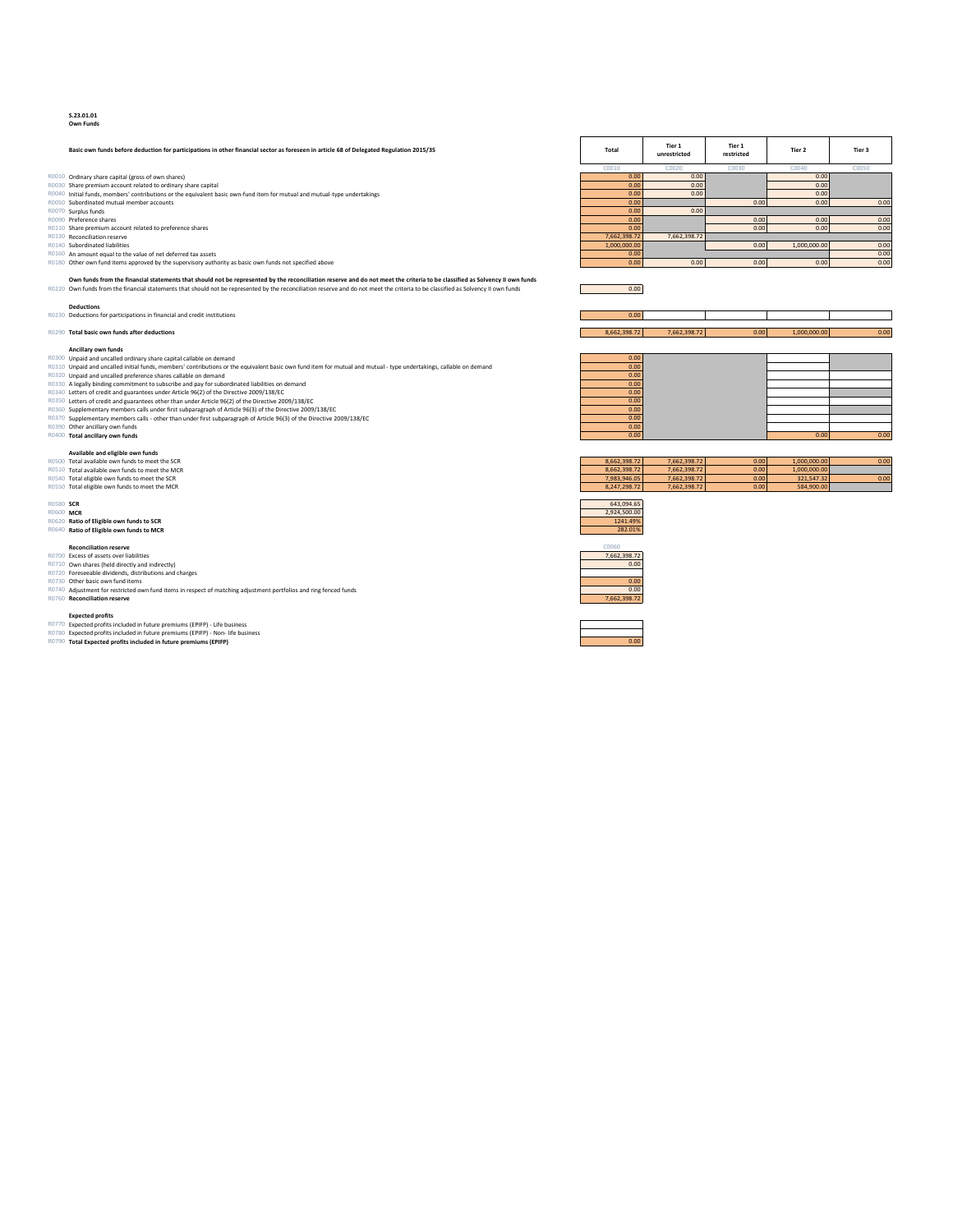#### **S.25.01.01**

#### **Solvency Capital Requirement - for undertakings on Standard Formula**

| Z0010          | Article 112                                                                                                                                                                                                                                                                                                                                                                                                                                                                                                                                                                          | <b>Regular reporting</b>            |                                       |                                                                                                      |
|----------------|--------------------------------------------------------------------------------------------------------------------------------------------------------------------------------------------------------------------------------------------------------------------------------------------------------------------------------------------------------------------------------------------------------------------------------------------------------------------------------------------------------------------------------------------------------------------------------------|-------------------------------------|---------------------------------------|------------------------------------------------------------------------------------------------------|
|                |                                                                                                                                                                                                                                                                                                                                                                                                                                                                                                                                                                                      | Net solvency<br>capital requirement | Gross solvency capital<br>requirement | <b>Allocation from</b><br>adjustments due to<br><b>RFF and Matching</b><br>adjustments<br>portfolios |
|                |                                                                                                                                                                                                                                                                                                                                                                                                                                                                                                                                                                                      | C0030                               | C0040                                 | C0050                                                                                                |
|                | R0010 Market risk                                                                                                                                                                                                                                                                                                                                                                                                                                                                                                                                                                    | 154,727.36                          | 154,727.36                            | 0.00                                                                                                 |
|                | R0020 Counterparty default risk                                                                                                                                                                                                                                                                                                                                                                                                                                                                                                                                                      | 447,618.69                          | 447,618.69                            | 0.00                                                                                                 |
|                | R0030 Life underwriting risk                                                                                                                                                                                                                                                                                                                                                                                                                                                                                                                                                         |                                     |                                       | 0.00                                                                                                 |
|                | R0040 Health underwriting risk                                                                                                                                                                                                                                                                                                                                                                                                                                                                                                                                                       |                                     |                                       | 0.00                                                                                                 |
|                | R0050 Non-life underwriting risk                                                                                                                                                                                                                                                                                                                                                                                                                                                                                                                                                     | 123,121.16                          | 123,121.16                            | 0.00                                                                                                 |
|                | R0060 Diversification                                                                                                                                                                                                                                                                                                                                                                                                                                                                                                                                                                | $-143,464.00$                       | $-143,464.00$                         |                                                                                                      |
|                | R0070 Intangible asset risk                                                                                                                                                                                                                                                                                                                                                                                                                                                                                                                                                          |                                     | 0.00                                  |                                                                                                      |
|                | R0100 Basic Solvency Capital Requirement                                                                                                                                                                                                                                                                                                                                                                                                                                                                                                                                             | 582,003.20                          | 582,003.20                            |                                                                                                      |
|                | <b>Calculation of Solvency Capital Requirement</b>                                                                                                                                                                                                                                                                                                                                                                                                                                                                                                                                   | C0100                               |                                       |                                                                                                      |
|                | R0120 Adjustment due to RFF/MAP nSCR aggregation                                                                                                                                                                                                                                                                                                                                                                                                                                                                                                                                     |                                     |                                       |                                                                                                      |
|                | R0130 Operational risk                                                                                                                                                                                                                                                                                                                                                                                                                                                                                                                                                               | 61,091.44                           |                                       |                                                                                                      |
|                | R0140 Loss-absorbing capacity of technical provisions                                                                                                                                                                                                                                                                                                                                                                                                                                                                                                                                | 0.00                                |                                       |                                                                                                      |
|                | R0150 Loss-absorbing capacity of deferred taxes                                                                                                                                                                                                                                                                                                                                                                                                                                                                                                                                      |                                     |                                       |                                                                                                      |
|                | R0160 Capital requirement for business operated in accordance with Art. 4 of Directive 2003/41/EC                                                                                                                                                                                                                                                                                                                                                                                                                                                                                    |                                     |                                       |                                                                                                      |
|                | R0200 Solvency Capital Requirement excluding capital add-on                                                                                                                                                                                                                                                                                                                                                                                                                                                                                                                          | 643,094.65                          |                                       |                                                                                                      |
|                | R0210 Capital add-ons already set                                                                                                                                                                                                                                                                                                                                                                                                                                                                                                                                                    |                                     |                                       |                                                                                                      |
|                | R0220 Solvency capital requirement                                                                                                                                                                                                                                                                                                                                                                                                                                                                                                                                                   | 643,094.65                          |                                       |                                                                                                      |
|                | Other information on SCR<br>R0400 Capital requirement for duration-based equity risk sub-module<br>R0410 Total amount of Notional Solvency Capital Requirements for remaining part<br>R0420 Total amount of Notional Solvency Capital Requirements for ring fenced funds<br>R0430 Total amount of Notional Solvency Capital Requirements for matching adjustment portfolios<br>R0440 Diversification effects due to RFF nSCR aggregation for article 304<br>R0450 Method used to calculate the adjustment due to RFF/MAP nSCR aggregation<br>R0460 Net future discretionary benefits | No adjustment<br>0.00               |                                       |                                                                                                      |
|                | Approach to tax rate                                                                                                                                                                                                                                                                                                                                                                                                                                                                                                                                                                 | C0109                               |                                       |                                                                                                      |
|                | R0590 Approach based on average tax rate                                                                                                                                                                                                                                                                                                                                                                                                                                                                                                                                             |                                     |                                       |                                                                                                      |
|                |                                                                                                                                                                                                                                                                                                                                                                                                                                                                                                                                                                                      | <b>Before the shock</b>             | After the shock                       | <b>LAC DT</b>                                                                                        |
|                | Calculation of loss absorbing capacity of deferred taxes                                                                                                                                                                                                                                                                                                                                                                                                                                                                                                                             |                                     |                                       |                                                                                                      |
|                |                                                                                                                                                                                                                                                                                                                                                                                                                                                                                                                                                                                      | C0110                               | C0120                                 | C0130                                                                                                |
| R0600 DTA      |                                                                                                                                                                                                                                                                                                                                                                                                                                                                                                                                                                                      |                                     |                                       |                                                                                                      |
| R0610<br>R0620 | DTA carry forward<br>DTA due to deductible temporary differences                                                                                                                                                                                                                                                                                                                                                                                                                                                                                                                     |                                     |                                       |                                                                                                      |
| R0630 DTL      |                                                                                                                                                                                                                                                                                                                                                                                                                                                                                                                                                                                      |                                     |                                       |                                                                                                      |
|                |                                                                                                                                                                                                                                                                                                                                                                                                                                                                                                                                                                                      |                                     |                                       |                                                                                                      |
|                | R0640 LAC DT                                                                                                                                                                                                                                                                                                                                                                                                                                                                                                                                                                         |                                     |                                       |                                                                                                      |
| R0650          | LAC DT justified by reversion of deferred tax liabilities                                                                                                                                                                                                                                                                                                                                                                                                                                                                                                                            |                                     |                                       |                                                                                                      |
| R0660          | LAC DT justified by reference to probable future taxable economic profit                                                                                                                                                                                                                                                                                                                                                                                                                                                                                                             |                                     |                                       |                                                                                                      |
| R0670          | LAC DT justified by carry back, current year                                                                                                                                                                                                                                                                                                                                                                                                                                                                                                                                         |                                     |                                       |                                                                                                      |
| R0680          | LAC DT justified by carry back, future years                                                                                                                                                                                                                                                                                                                                                                                                                                                                                                                                         |                                     |                                       |                                                                                                      |
|                | R0690 Maximum LAC DT                                                                                                                                                                                                                                                                                                                                                                                                                                                                                                                                                                 |                                     |                                       |                                                                                                      |
|                |                                                                                                                                                                                                                                                                                                                                                                                                                                                                                                                                                                                      |                                     |                                       |                                                                                                      |
|                |                                                                                                                                                                                                                                                                                                                                                                                                                                                                                                                                                                                      |                                     |                                       |                                                                                                      |
|                |                                                                                                                                                                                                                                                                                                                                                                                                                                                                                                                                                                                      |                                     |                                       |                                                                                                      |
|                |                                                                                                                                                                                                                                                                                                                                                                                                                                                                                                                                                                                      |                                     |                                       |                                                                                                      |
|                |                                                                                                                                                                                                                                                                                                                                                                                                                                                                                                                                                                                      |                                     |                                       |                                                                                                      |